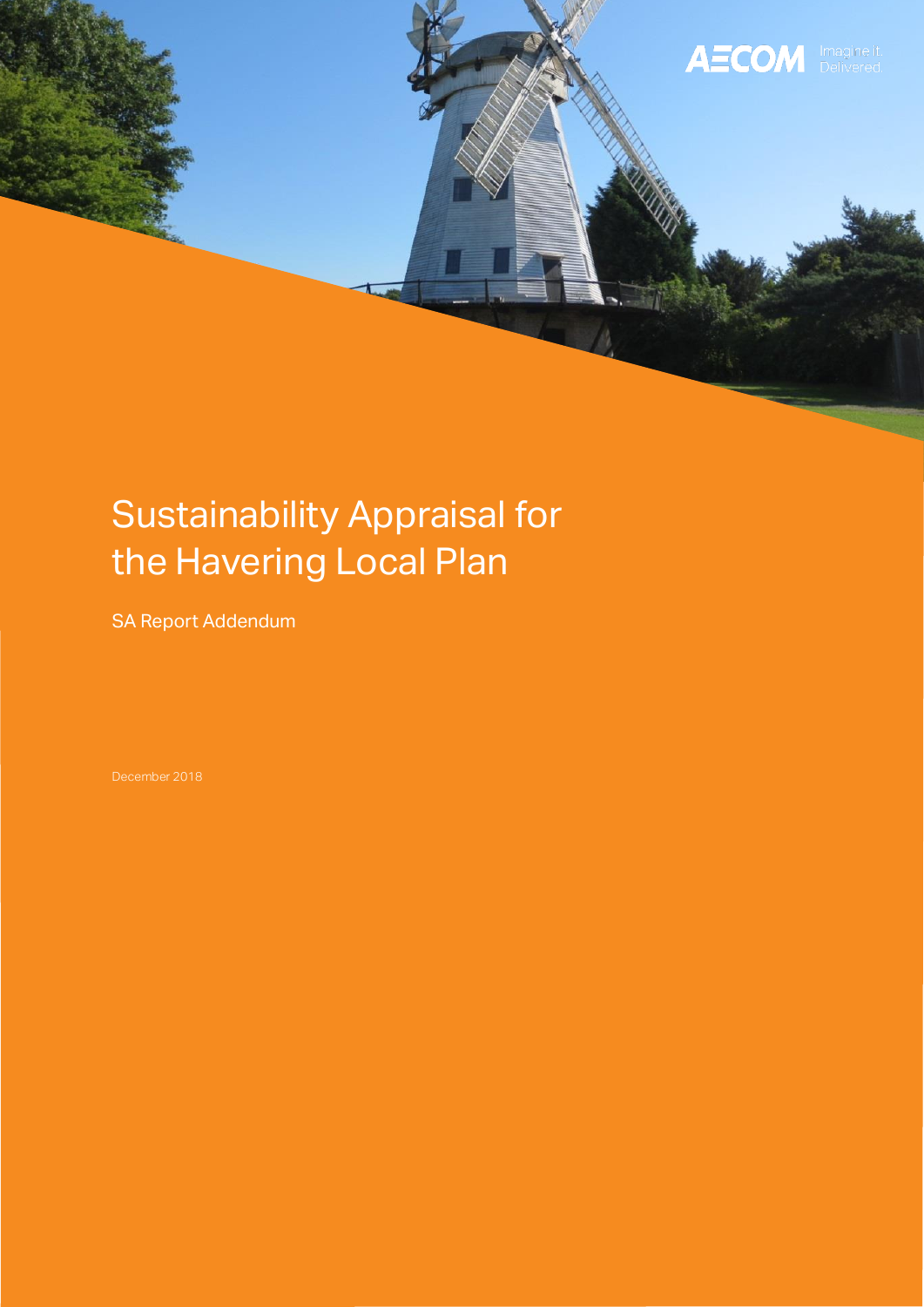## Quality information

| <b>Prepared by</b>   | <b>Checked by</b>         | <b>Approved by</b>        |  |  |
|----------------------|---------------------------|---------------------------|--|--|
| Nick Chisholm-Batten | Steve Smith               | <b>Steve Smith</b>        |  |  |
| Associate            | <b>Technical Director</b> | <b>Technical Director</b> |  |  |

## Revision history

| <b>Revision</b> | <b>Revision date</b>             | <b>Details</b>                                    | Authorised | <b>Name</b> | Position              |
|-----------------|----------------------------------|---------------------------------------------------|------------|-------------|-----------------------|
| V2.0            | 1 <sup>st</sup> December<br>2018 | Addendum to SA 3 <sup>rd</sup> December<br>Report | 2018       | Steve Smith | Technical<br>Director |

### Prepared for:

London Borough of Havering

## Prepared by:

AECOM Infrastructure & Environment UK Limited Aldgate Tower 2 Leman Street London E1 8FA United Kingdom aecom.com

© 2018 AECOM Infrastructure & Environment UK Limited. All Rights Reserved.

This document has been prepared by AECOM Infrastructure & Environment UK Limited ("AECOM") for sole use of our client (the "Client") in accordance with generally accepted consultancy principles, the budget for fees and the terms of reference agreed between AECOM and the Client. Any information provided by third parties and referred to herein has not been checked or verified by AECOM, unless otherwise expressly stated in the document. No third party may rely upon this document without the prior and express written agreement of AECOM.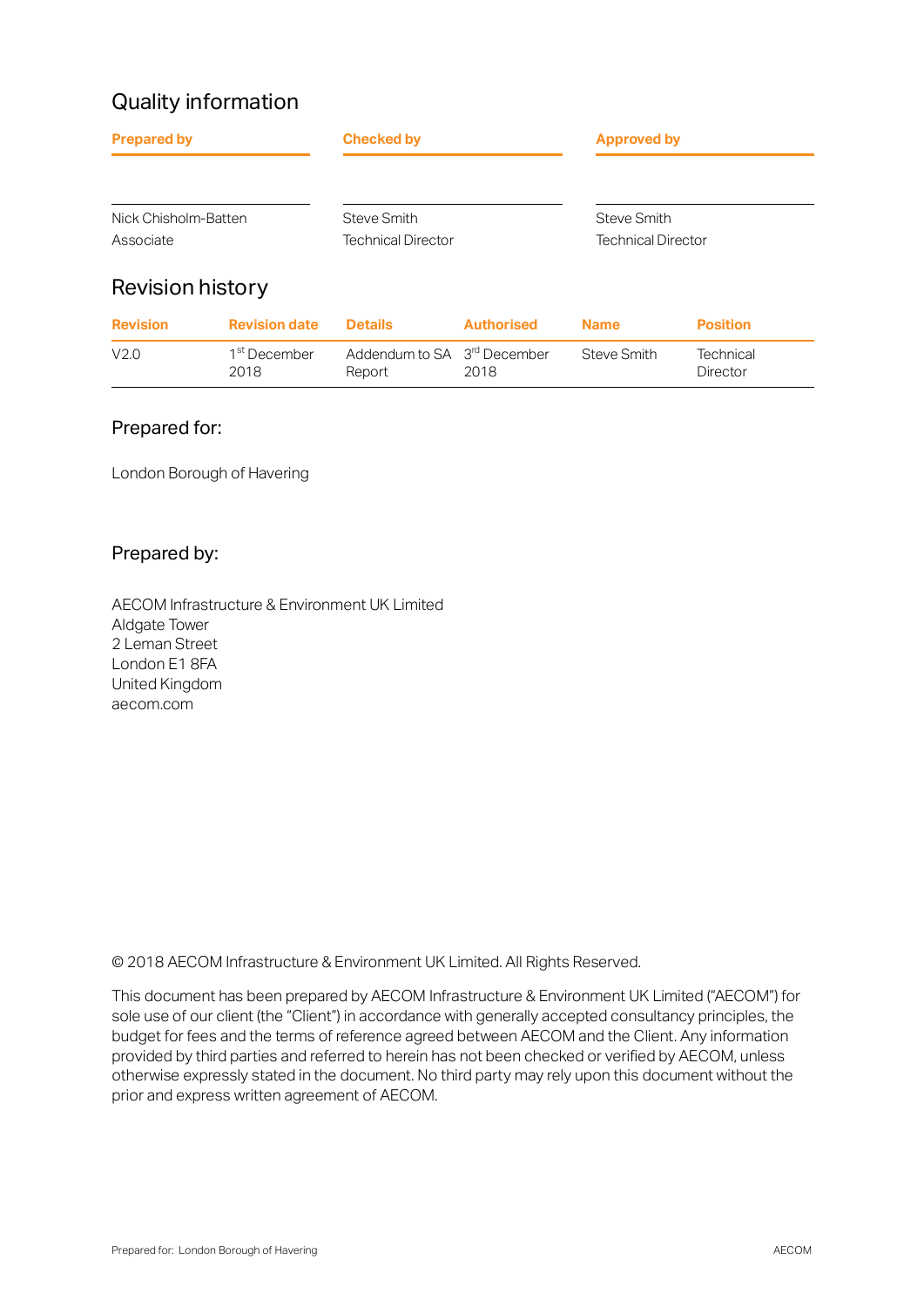## **Table of Contents**

| 2. |                                                                   |    |
|----|-------------------------------------------------------------------|----|
| 3. | Updates to the overview of the reasons for choosing the preferred | 15 |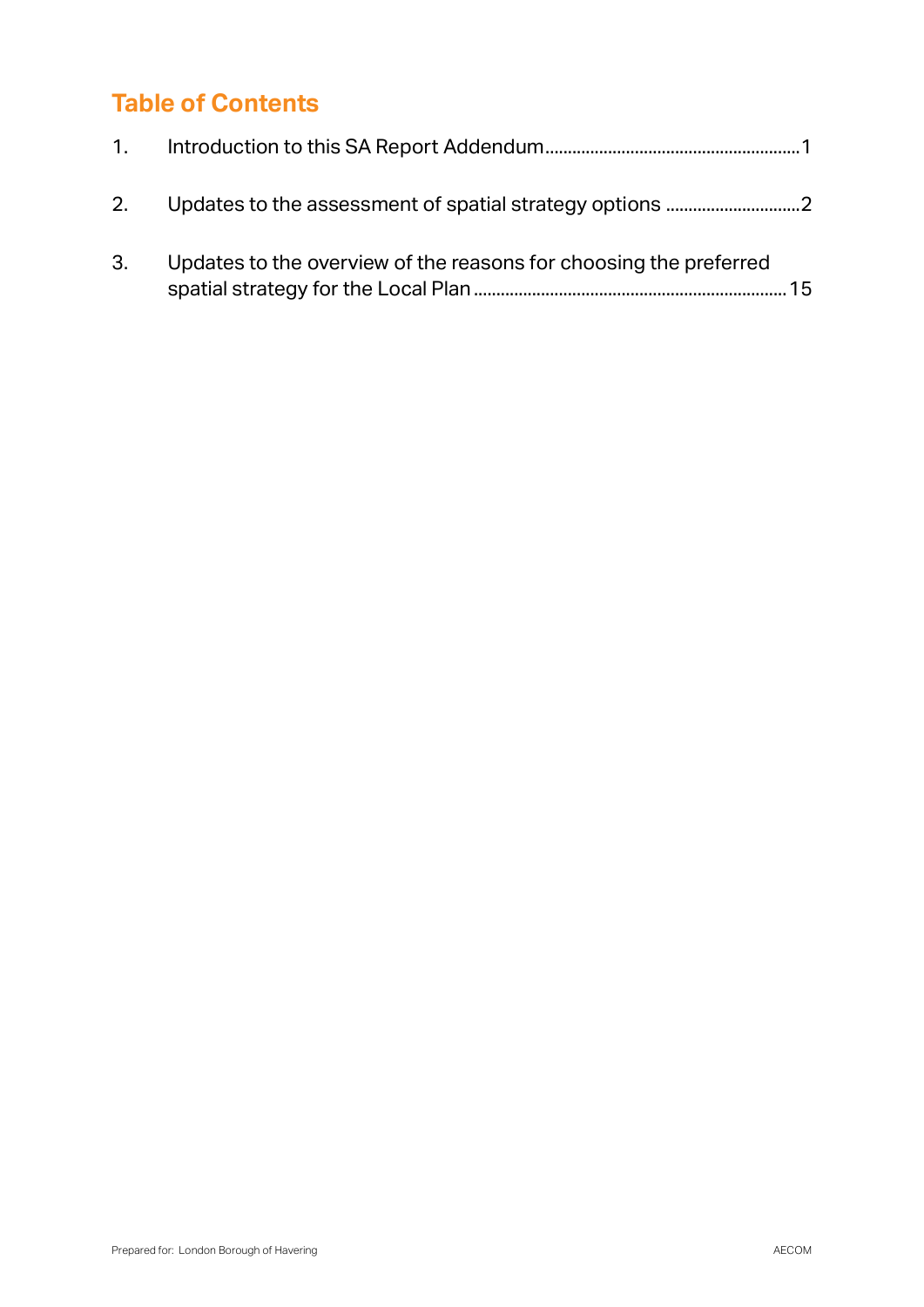*This page is intentionally blank.*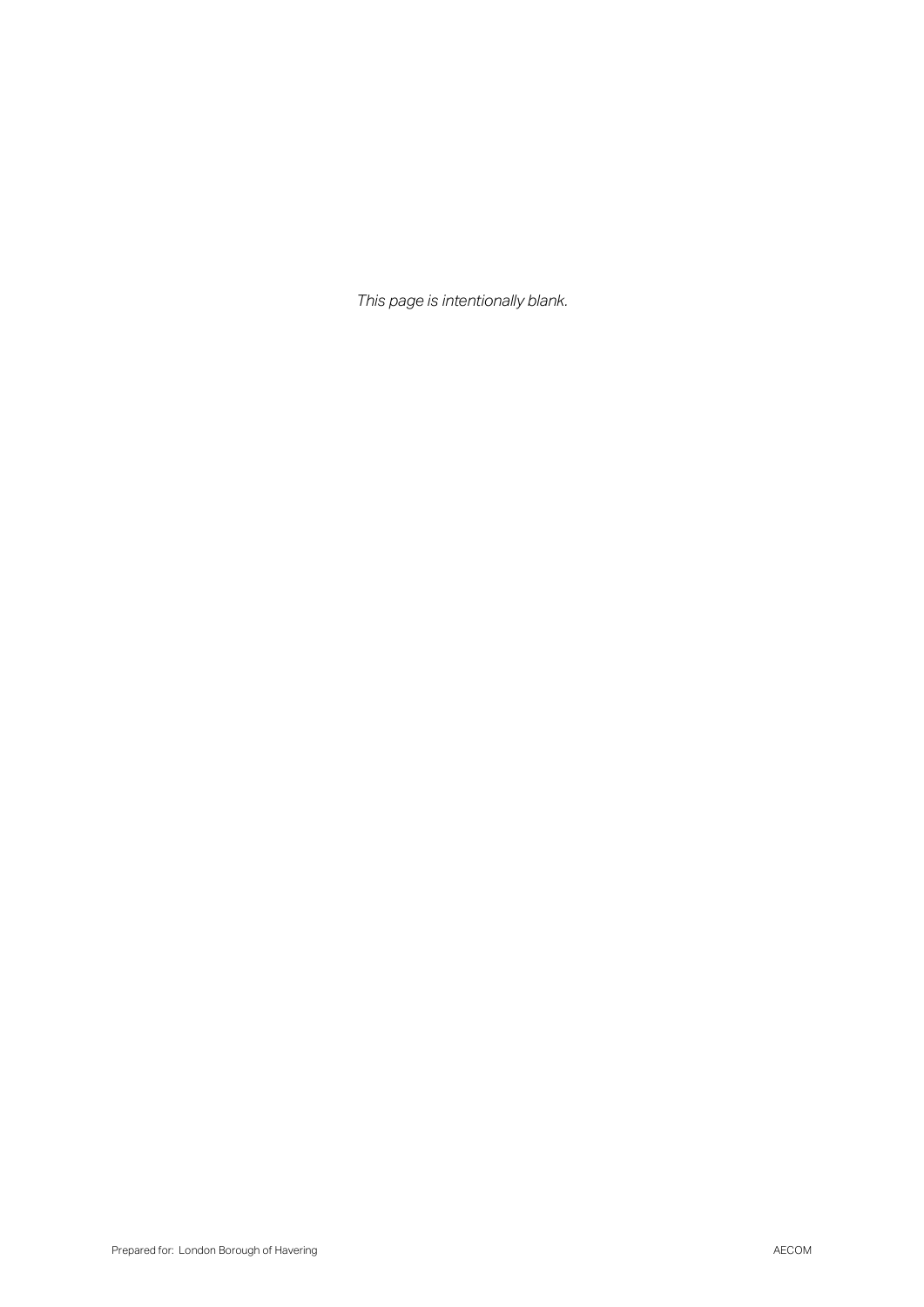## **1. Introduction to this SA Report Addendum**

This document is an addendum to the Sustainability Appraisal (SA) Report submitted with the Havering Local Plan for Examination in Public in early 2018. The addendum has been prepared in response to questions raised by the Inspector following initial examination hearings undertaken in October 2018.

The addendum presents a number of clarifications and supplementary information for the SA Report. This is with a view to supporting ongoing examination through providing additional clarity on the information and findings presented in the SA Report. The additional clarity relates specifically to the appraisal of spatial strategy options and the overview of the Council's reasons for choosing the preferred spatial strategy for the Local Plan.

This addendum is structured as follows:

- Chapter 2 presents supplementary findings relating to the assessment of reasonable alternatives presented in Tables 5.1 to 5.9 in the SA Report.
- Chapter 3 presents further information regarding the overview of the Council's reasons for choosing the preferred spatial strategy for the Local Plan presented in Chapter 6 of the SA Report.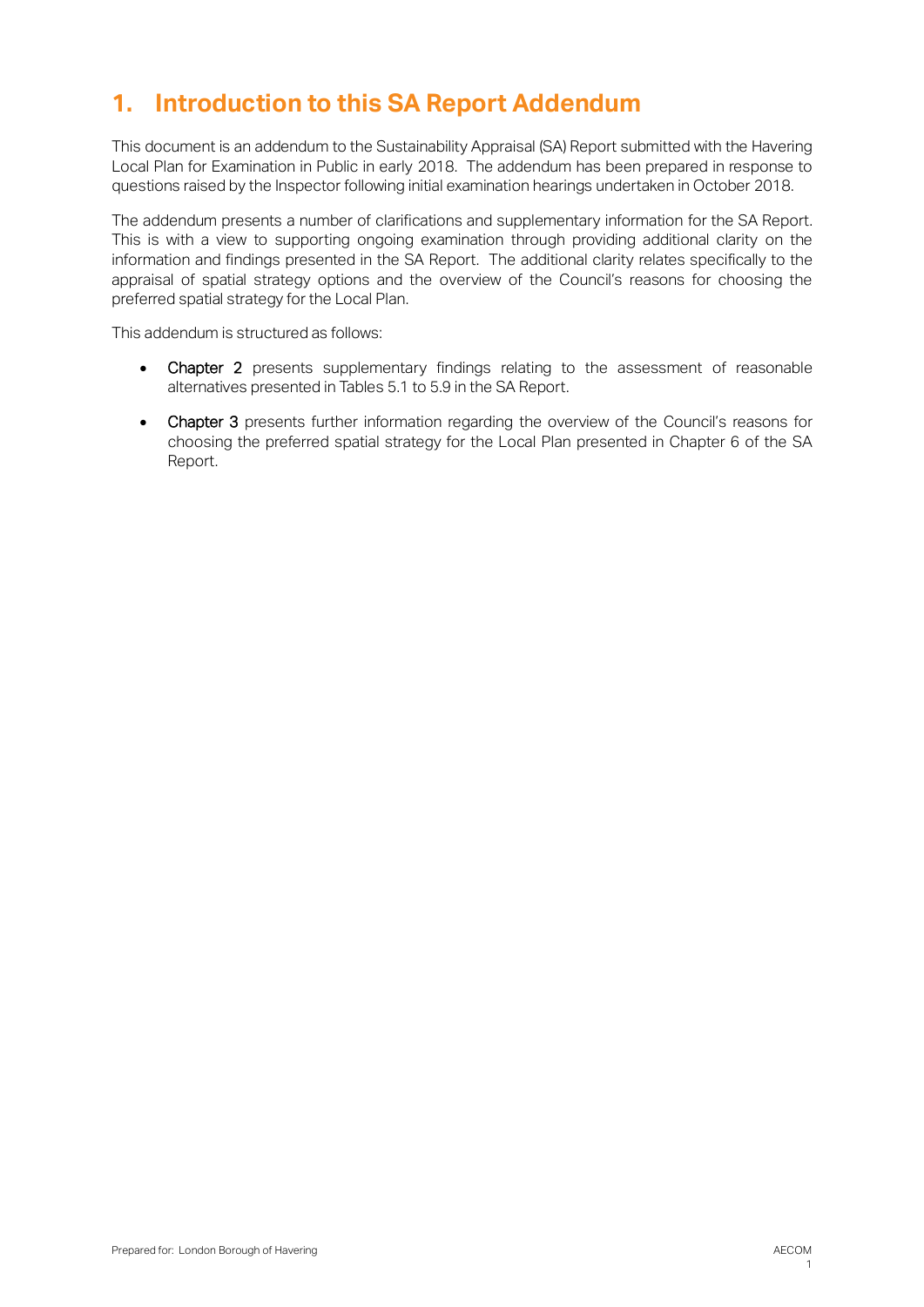## **2. Updates to the assessment of spatial strategy options (Tables 5.1 to 5.9 in the SA Report)**

A number of supplementary findings been provided in respect of the appraisal of the five spatial strategy options assessed in Chapter 5 of the SA Report. These revisions present supplementary information on the relative sustainability merits of the five options appraised, including in relation to Option 1.

The following tables therefore update and replace Table 5.1 - Table 5.9 in the SA Report.

#### **Updated Table 5.1: Biodiversity**

#### Spatial strategy options

Option 1: Meeting the London Plan target and reflecting current densities- 12,180 dwellings over ten years

Option 2: Greater density in the two SDAs- 13,412 dwellings over ten years

Option 3: Greater density the two SDAs and further development in Hornchurch and Upminster- 13,650 dwellings over ten years

Option 4: Lower density to accommodate more family/older people's housing with corresponding limited Green Belt development in recognition of the trade-offs involved- 12,180 dwellings over ten years

Option 5: Exceeding OAHN by facilitating greater density the two SDAs, further development in Hornchurch and Upminster, and limited Green Belt release- 15,010 dwellings over ten years

Whilst the significance of the effects from each option on features and areas of biodiversity interest largely depends on the detailed location, scale and nature of development and the incorporation of biodiversity enhancement measures, it can be considered that a higher level of housing development in a settlement increases the likelihood (and potential magnitude) of negative effects on the designated sites and habitats and species present in their vicinity. This is linked to an increased likelihood of direct effects, such as from land take, disturbance or the loss of key features of ecological value, and an increased likelihood of indirect effects, such as from a reduction of ecological connectivity, and changes in land use patterns.

In relation to nationally designated nature conservation sites, three SSSIs are present in Havering. The two key sites in the south of the borough are: the Ingrebourne Marshes SSSI, which comprises part of the Ingrebourne Valley and supports the largest and one of the most diverse coherent areas of freshwater marshland in Greater London; and the Inner Thames Marshes SSSI, which forms the largest remaining expanse of wetland bordering the upper reaches of the Thames Estuary, and is of particular note for its diverse ornithological interest, including the variety of breeding birds and the numbers of wintering wildfowl, waders, finches and birds of prey. SSSI Impact Risk Zones (IRZs) are a GIS tool/dataset which maps zones around SSSIs according to the particular sensitivities of the features for which they are notified. They specify the types of development that have the potential to have adverse impacts at a given location. Natural England is a statutory consultee on development proposals that might impact on SSSIs. In this context, IRZs relating to the Ingrebourne Marshes SSSI and the Inner Thames Marshes SSSI for 'residential development of 100 units or more' covers the whole of Rainham. As such, Option 2, 3 and 5, which puts forward 2,534 dwellings in the Rainham and Beam Park SDA has the most potential to have effects on the two SSSIs. The option with the least potential to impact on the two sites is Option 4, which promotes fewer dwellings, at 1,771 dwellings. Through proposing the delivery of 2,112 dwellings in the Rainham and Beam Park SDA, Option 1 sits between the lower number proposed through Option 4, and the higher number proposed through Option 2, 3 and 5. Other proposed locations for development are not within the IRZs for these two SSSIs.

The Hornchurch Cutting SSSI has been designated for its geodiversity interest and is located on the Hornchurch to Romford railway line north east of Hornchurch town centre. Given its designation for geological exposures, the extent of the site's IRZ is limited to within 50m of the site. As such, it is unlikely that the options being considered would result in significant effects on the integrity of the site, or that any one of options would have an increased likelihood of effects on this nationally designated site.

Two SSSIs are located in close proximity to the north of the borough, Hainault Forest SSSI and Curtismill Green SSSI. IRZs for these SSSIs relating to residential development do not extend to the settlements closest to the sites in the north of the borough, including Collier Row and Harold Hill. As such, Option 3 and 5, which propose a similar limited level of housing in these locations, would not be likely to lead to effects on the integrity of these sites. However, IRZs relating to the SSSIs extend into the undeveloped Green Belt on the northern edge of the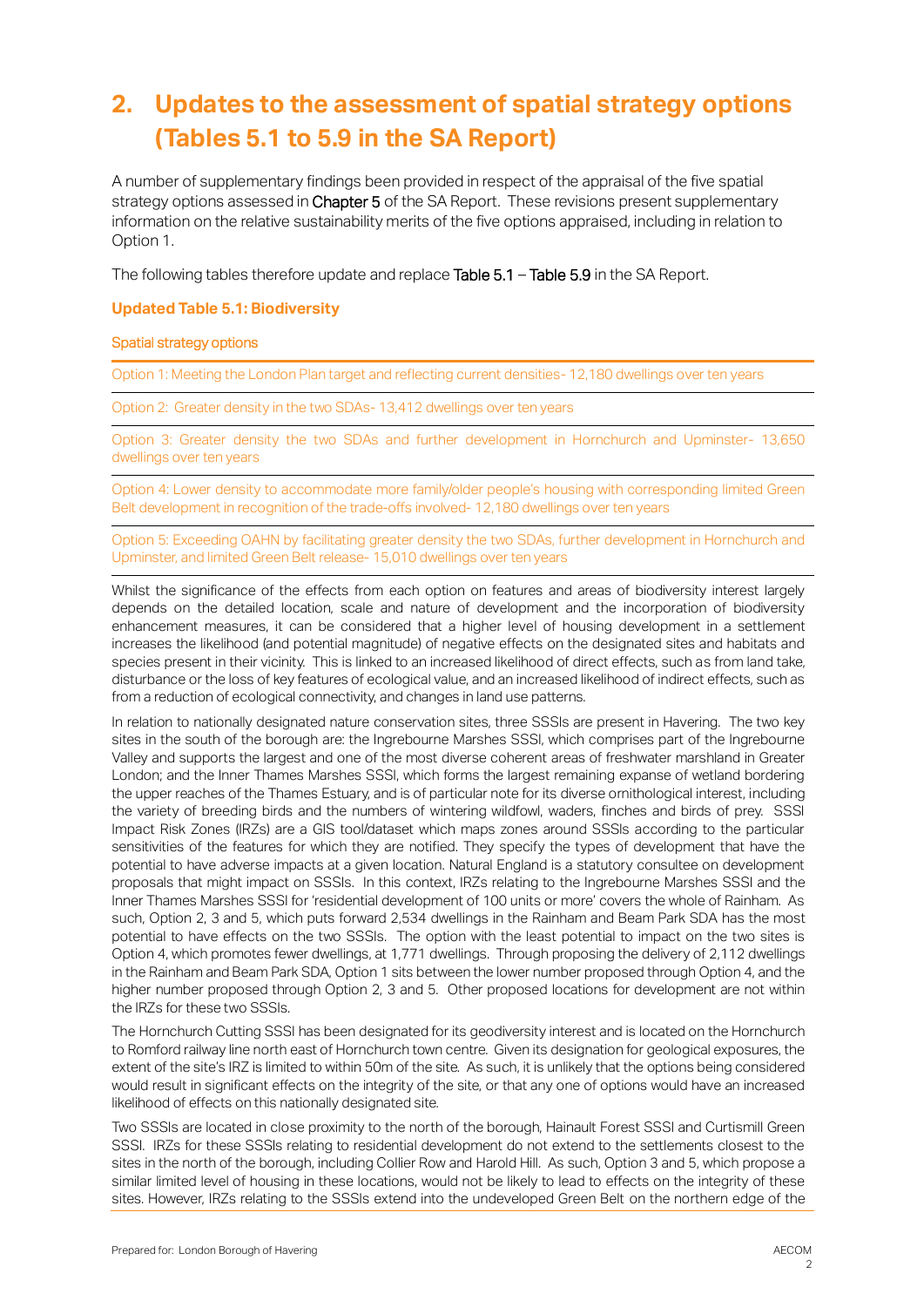borough. As such Options 4 and 5 have the potential to lead to effects on the SSSIs if development were to be proposed in the Green Belt in these locations.

Whilst the Green Belt has been designated to prevent urban sprawl, and not for biodiversity reasons, and parts of the Metropolitan Green Belt in general have low biodiversity value, the options which facilitate development within the Green Belt have the potential to lead to increased impacts on biodiversity assets. This is reflected by the increased concentration of BAP Priority Habitats in the areas of Havering within the Green Belt, in comparison with the concentration of BAP Priority Habitats in the built up parts of the borough. As such, Options 4 and 5 have increased potential to have impacts on key habitats of ecological importance through proposing new development within the Green Belt, with the likelihood of significant effects on habitats, species and ecological networks within the green belt less under Option 1, 2 and 3.

Option 4 also has the potential to lead to the less efficient use of land, with increased scope for direct impacts from new development on existing biodiversity assets. However it should be recognised that lower density development can support the biodiversity value of some locations through open space and garden provision. This, however, depends on the design and layout of new development and implementation of high quality multifunctional green infrastructure networks.

The facilitation of increased densities in the two SDAs through Option 2, 3 and 5, and increased densities in district centres and the estate renewal programme through Option 3 and 5 will reduce the need for new development areas in other areas of the borough. Given existing densities, this is also likely to take place (albeit a slightly lesser extent) through Option 1. This would likely help reduce impacts on habitats, species and ecological networks in these locations. The facilitation of an increased level of development in key centres in the borough will however increase pressures on existing urban habitats and species in these centres, including brownfield biodiversity.

#### **Updated Table 5.2: Climate Change**

#### Spatial strategy options

Option 1: Meeting the London Plan target and reflecting current densities- 12,180 dwellings over ten years

Option 2: Greater density in the two SDAs- 13,412 dwellings over ten years

Option 3: Greater density the two SDAs and further development in Hornchurch and Upminster- 13,650 dwellings over ten years

Option 4: Lower density to accommodate more family/older people's housing with corresponding limited Green Belt development in recognition of the trade-offs involved- 12,180 dwellings over ten years

Option 5: Exceeding OAHN by facilitating greater density the two SDAs, further development in Hornchurch and Upminster, and limited Green Belt release- 15,010 dwellings over ten years

#### *Climate change mitigation*

Road transport is an increasingly significant contributor to greenhouse gas emissions in Havering. The options which direct an increased level of housing provision to the key town and district centres will promote accessibility through directing housing to the settlements with the broadest range of services and facilities. This will help limit the need to travel to services and facilities, therefore helping to limit emissions from transport. In this context, Option 2, 3 and 5, and to a lesser extent, Option 1, promote the largest level of housing in Romford, which designated as a Metropolitan Centre through the London Plan, is the settlement with the widest range of services and amenities in the borough. Similarly Option 3 directs the highest level of housing growth to the district centres (notably, given capacity, Hornchurch and Upminster) which, after Romford are the settlements best served by services and facilities. On this basis, this option has the most potential to support the use of sustainable modes of transport and minimise the need to travel. Overall, in terms of housing delivery, Option 3 and 5 promotes the highest level of housing in Romford, Upminster and Hornchurch, followed by Option 2. Option 4 promote a significantly lower proportion of houses in these three key settlements, doing less to support a reduction of greenhouse gas emissions from transport for the reasons stated.

The Rainham and Beam Park SDA comprises part of the London Riverside development. Given that the proposed housing growth in this area is part of the larger London Riverside Opportunity Area, it is considered that new housing will be delivered alongside a significant improvement of services, facilities and amenities in the area and enhancements to employment opportunities, including at the Rainham Employment Area. Proposals will also be supported by enhancements to sustainable transport networks, utilising Rainham's location on the Essex Thameside line and a new station at Beam Park. The current proposals for the London Riverside Opportunity Area also seeks to promote lower carbon lifestyles, including through decentralised energy provision and realising low to zero-carbon energy potential opportunities. As such development in this location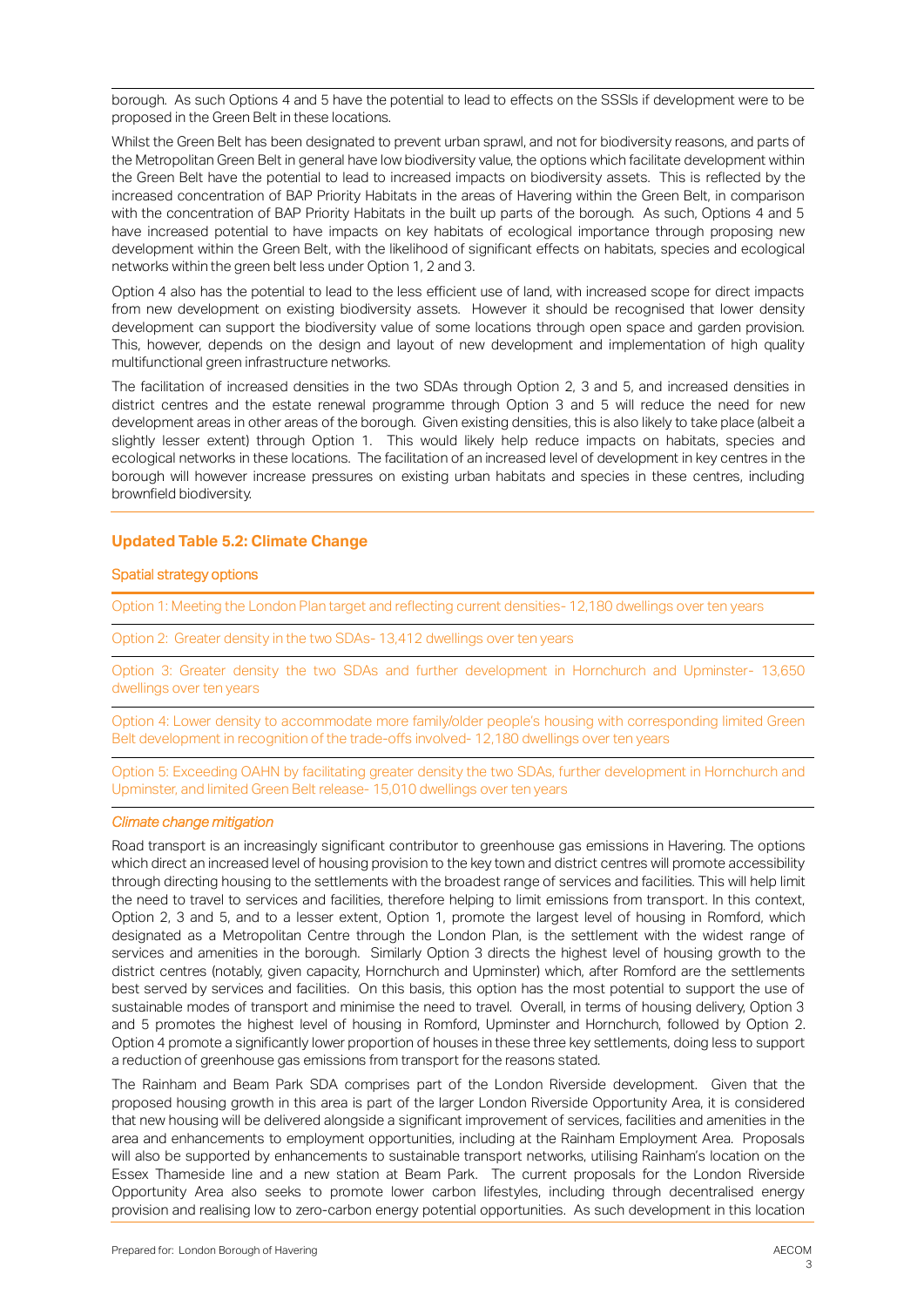has the potential to help limit the carbon footprint of new housing growth. In the context of the above, Options 2, 3 and 5 which seek to deliver an increased level of housing at the Rainham and Beam Park SDA, have the potential to support lower carbon lifestyles. This is also likely to take place through Option 1, which given the spatial distribution promoted through the option, delivers over 17% of the option's proposed housing delivery within the SDA.

Option 4, through spreading growth around the borough is likely to be less sustainable than focusing development within the key settlements because the more suburban locations will have fewer services and amenities readily available and encourage more travel. This is a factor that developers cannot easily mitigate. Dispersed growth is also more difficult to serve by public transport and may not achieve the 'critical mass' necessary to deliver new/improved public transport services to the nearest centres. As a result more trips are likely to be made by private car, with implications for greenhouse gas emissions. Similarly, Option 5, through facilitating development within the Green Belt away from existing centres, has the potential to have a similar effect in relation to emissions.

In terms of the other aspects relating to greenhouse gas emissions, the sustainability performance of development depends on elements such as the integration of energy efficient design within new development and the provision of renewable energy generation. This however can only be assessed on a site by site basis once the details of potential development become clearer (e.g. when 'pre-app' discussions take place between developers and the Council or a planning application is submitted). It should be noted though that the higher quantum of development proposed through Options 5 (and to a lesser extent) Option 3 will do more to increase the built footprint of the borough, with associated potential overall increases in greenhouse gas emissions.

In terms of carbon sequestration, this depends on elements such as the integration of green infrastructure enhancements within new development areas, incorporating the on and off-site provision of carbon sinks.

#### *Climate change adaptation*

In relation to fluvial and tidal flood risk, this largely relates to the presence of the River Thames and the Rivers Beam, Rom and Ingrebourne (and their tributaries). In relation to the River Thames, the parts of the borough to the south of Rainham are at risk from both fluvial and tidal flood risk. With regards to the River Beam, flood risk areas extend through the west of Hornchurch, and flood risk associated with the River Rom is present in Romford, Rise Green and Rush Park. In relation to the River Ingrebourne, flood risk extends into parts of Harold Wood, western Upminster and Rainham.

Whilst all options have the potential to lead to development in these flood zones, or elevated levels of flood risk, it is considered that the provisions of the NPPF and national policy in relation to flooding will help guide development away from flood risk areas and ensure that appropriate mitigation measures are implemented. For example, the NPPF does not permit development within flood risk areas or where the effect would be to increase flood risk elsewhere without appropriate mitigation measures. Likewise, adherence to the recommendations and guidance presented in the Strategic Flood Risk Assessment (SFRA) undertaken to inform the Local Plan will help limit effects.

In relation to surface water flooding, given the urbanised nature of much of the borough, this is a key risk in many parts of Havering. A particular area of risk is Romford town centre. However, the effect of each option on flood risk from surface water runoff is difficult to establish given uncertainties regarding the nature of development and the incorporation of mitigation measures such as sustainable urban drainage systems (SuDS).

In relation to the other climate change adaptation issues, including increasing the resilience of Havering to extreme weather events, the urban heat island effect and other elements associated with the potential effects of climate change in the borough, it is not possible to evaluate the extent to which the options will support adaptation. This will depend on the extent to which new development facilitated through the options promotes, for example, the provision of high quality green infrastructure networks.

With regards to the cumulative impacts of development, there is potential for negative effects on flood risk if unmitigated. In respect to the four areas where most development is allocated through the options, the cumulative effect of housing delivery could be a significant change in the provision of hard standing which may lead to an increase in flooding either locally or elsewhere, if unmitigated. In addition, there is the potential for cumulative effects to occur where development in a number of settlements along the same watercourse will lead to changes to watercourse flow rates and an increased risk of flooding. For example, Harold Wood, Upminster and Rainham are all located along the River Ingrebourne. However, it is considered that potential cumulative effects with respect to this issue will be limited due to the provisions of the NPPF and national policy in relation to flooding.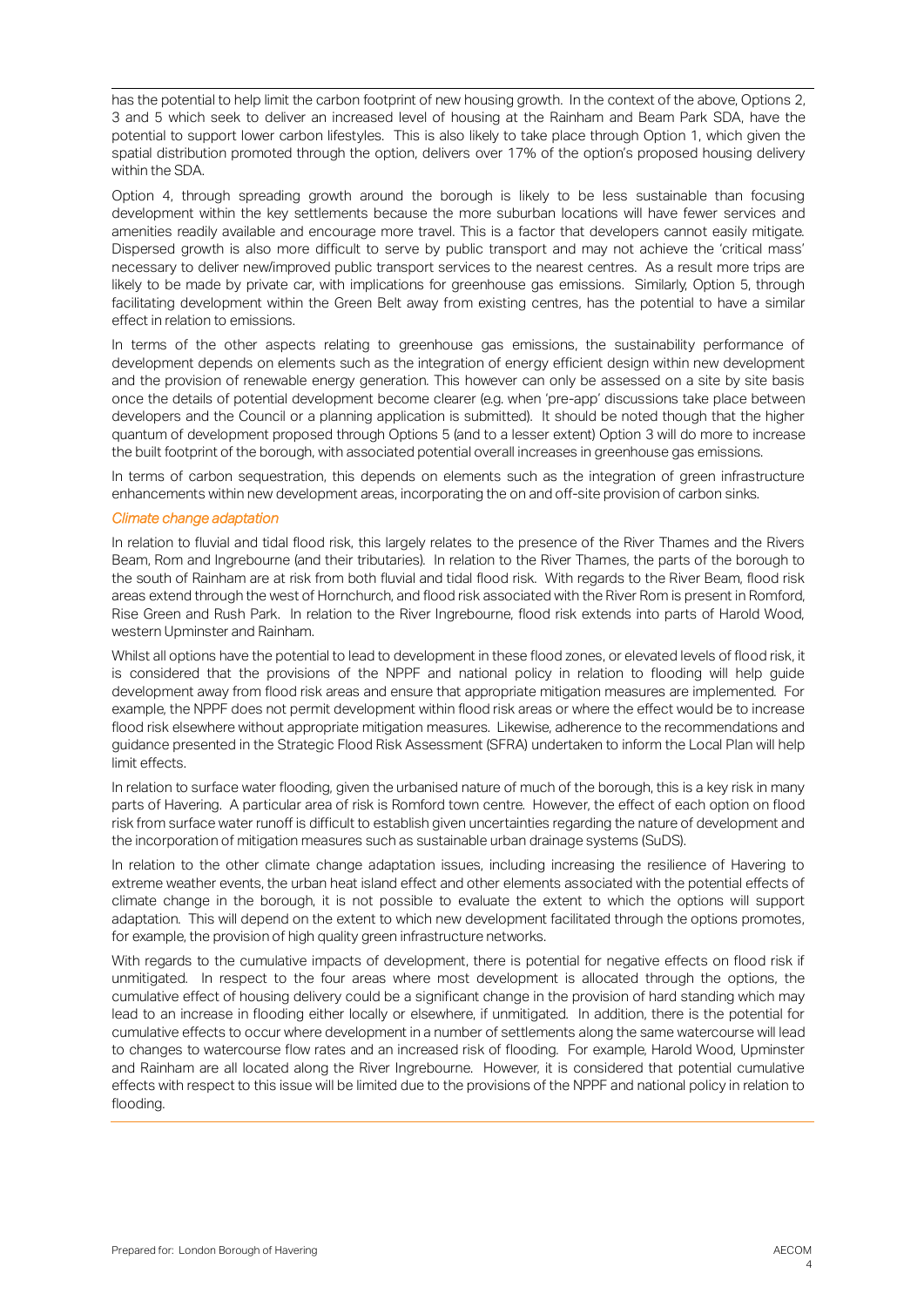#### **Updated Table 5.3: Land, Soil and Water Resources**

#### Spatial strategy options

Option 1: Meeting the London Plan target and reflecting current densities- 12,180 dwellings over ten years

Option 2: Greater density in the two SDAs- 13,412 dwellings over ten years

Option 3: Greater density the two SDAs and further development in Hornchurch and Upminster- 13,650 dwellings over ten years

Option 4: Lower density to accommodate more family/older people's housing with corresponding limited Green Belt development in recognition of the trade-offs involved- 12,180 dwellings over ten years

Option 5: Exceeding OAHN by facilitating greater density the two SDAs, further development in Hornchurch and Upminster, and limited Green Belt release- 15,010 dwellings over ten years

#### *Land and soil resources*

All of the five options are likely to promote the use of previously developed land for new housing. However Option 3 which delivers a higher level of housing through facilitating increased densities in the two SDAs (Romford and Rainham / Beam Park), further development in Hornchurch and Upminster and delivering increased densities through the Council's estate renewal programme, have the most potential among the options to deliver the efficient use of land. In contrast, Option 4, which promotes lower densities and facilitates an element of Green Belt development, and Option 5, which delivers some Green Belt development, will do the least amongst the options to promote the efficient use of land. These two options also have the most potential to lead to the loss of greenfield land in the borough. Options 1 and 2 are also likely to support the efficient use of land through limiting Green Belt development

In relation to agricultural land quality, recent (post 1988) detailed agricultural land classification has not been undertaken in most of the borough. However, the earlier classification indicated that there are significant areas of Grade 1 agricultural land present to the south east of Upminster. In the non-built up parts of the north of the borough, the earlier classification also classified land as Grade 3 agricultural land. It is uncertain whether this comprises Grade 3a land (i.e. land classified as the best and most versatile agricultural land) or Grade 3b land (i.e. land not classified as such).

Whilst Option 3 and 5 promotes a larger housing delivery in Upminster (and, as such, in a part of the borough with higher agricultural quality land present), development under this option would be focussed on Upminster town centre. As such, there is less likely to be landtake on the best and most versatile agricultural land in this location. However, Options 4 and 5, through facilitating development in the Green Belt have increased potential to lead to the loss of higher quality agricultural land in this area, as well as in northern parts of the borough.

#### *Water resources*

In relation to water supply, the NPPF states that local plans should plan positively to ensure the provision of infrastructure for water supply, including an assessment of its quality and capacity (paragraphs 156, 157 and 162). In the context of the current assessment, it is anticipated that the Water Resources Management Plans prepared by water supply companies will be expected to address long-term water supply issues associated with growth.

#### *Waste*

The generation of waste is an inevitable consequence of development, including both waste generated by construction, as well as waste subsequently generated by households etc.. In a simplified scenario, the more housing that is delivered, the more waste that will be generated. In this context, Options 3 and 5 have the most potential to increase waste arisings though delivering more housing, with Option 1 and 4 having the most potential to limit waste arisings.

The management of waste, including the minimisation of waste and the encouragement of the re-use, recycling and recovery of waste materials would be undertaken on a site by site basis. All development would be required though to meet the relevant legislative requirements with regard to waste. Given the legislative and regulatory requirements regarding waste it is considered that development is unlikely to have a significant negative impact on waste management.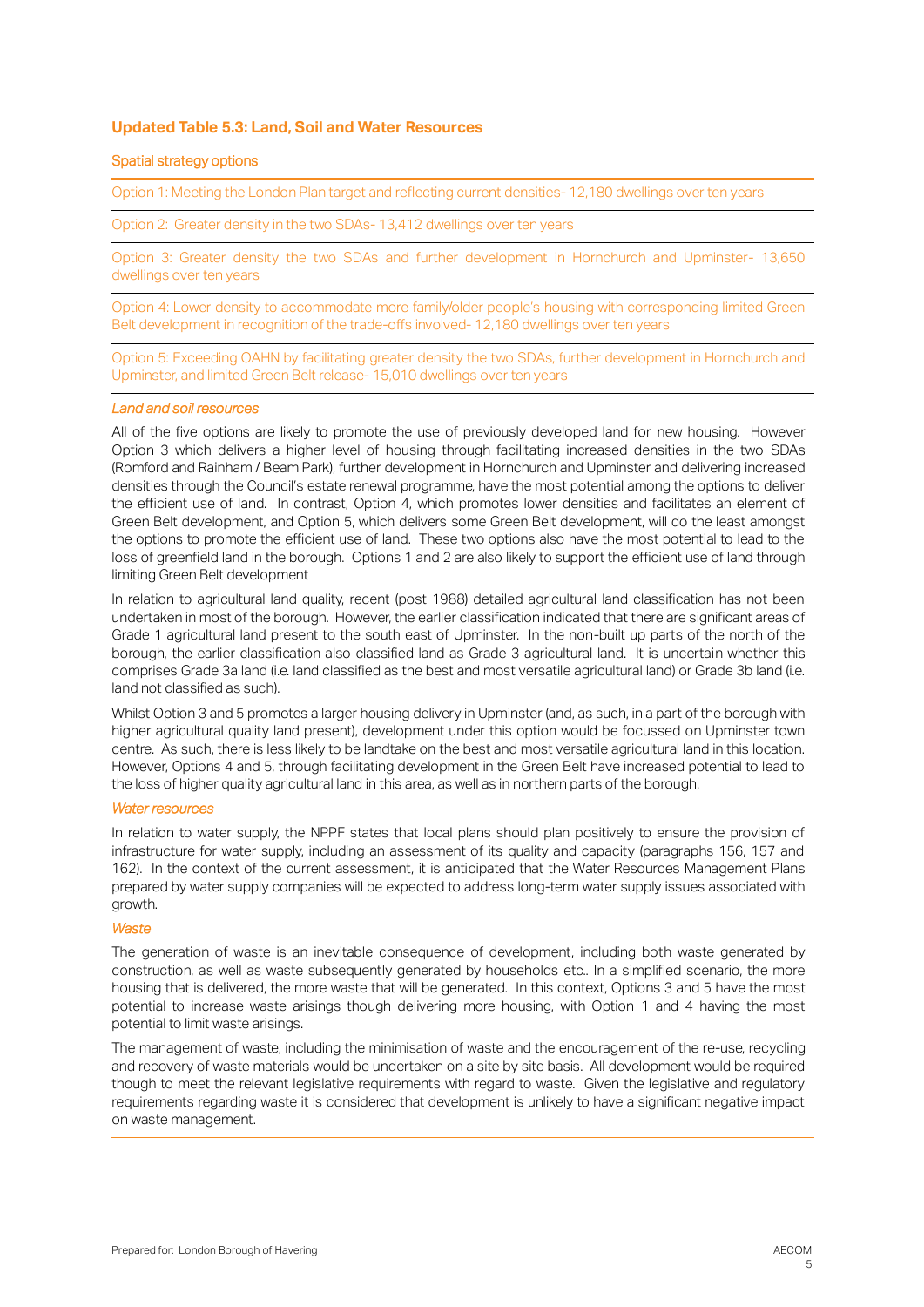#### **Updated Table 5.4: Environmental Quality**

#### Spatial strategy options

Option 1: Meeting the London Plan target and reflecting current densities- 12,180 dwellings over ten years

Option 2: Greater density in the two SDAs- 13,412 dwellings over ten years

Option 3: Greater density the two SDAs and further development in Hornchurch and Upminster- 13,650 dwellings over ten years

Option 4: Lower density to accommodate more family/older people's housing with corresponding limited Green Belt development in recognition of the trade-offs involved- 12,180 dwellings over ten years

Option 5: Exceeding OAHN by facilitating greater density the two SDAs, further development in Hornchurch and Upminster, and limited Green Belt release- 15,010 dwellings over ten years

#### *Air quality*

Air quality is a key issue for Havering. The whole of the borough was designated as an Air Quality Management Area in 2006 due to levels of nitrogen dioxide (NO<sub>2</sub>) and particulate matter (PM<sub>10</sub>). The main source of air pollution is road traffic vehicle emissions. Significant amounts also come from residential and commercial gas use, industry, construction sites and emissions from outside London.

Given that the options currently being considered are housing focused, this assessment focuses on emissions from transport related to housing growth.

The options which direct an increased level of housing provision to the key town and district centres will promote accessibility through directing housing to the settlements with the broadest range of services and facilities. This will help limit the need to travel to services and facilities, therefore helping to limit emissions from transport. In this context, Options 2, 3 and 5 promote the highest level of housing growth in Romford, which, designated as a Metropolitan Centre through the London Plan, is the settlement with the widest range of services and amenities in the borough. Similarly Options 3 and 5 direct the highest level of housing delivery to the larger district centres of Hornchurch and Upminster, which, after Romford are the two settlements best served by services and facilities, and the other district centres. Option 1 also supports a spatial strategy which focuses on the SDAs and the larger settlements in the borough. On this basis, these options have the most potential to support the use of sustainable modes of transport (including walking and cycling) and minimising the need to travel.

Overall, in terms of housing delivery, Option 3 and 5 promote the highest level of housing in Romford, Upminster and Hornchurch. Option 4 promotes a lower proportion of housing growth in these three key settlements, doing less to reduce the need to travel for services and facilities and limit emissions.

The Rainham and Beam Park SDA is part of the London Riverside development. Given that proposed housing growth in this area is part of the larger London Riverside Opportunity Area, it is considered that new housing at this location will be delivered alongside a significant improvement of services, facilities and amenities in the area and enhancements to employment opportunities, including at the Rainham Employment Area. Proposals will also be supported by enhancements to sustainable transport networks, utilising Rainham's location on the Essex Thameside line and a proposed new station at Beam Park. As such, development in this location has the potential to help limit emissions from transport resulting from growth. In this context, Option 1, 2 and 3, which seek to deliver an increased proportion of housing growth at the Rainham and Beam Park SDA, have the potential to limit emissions for these reasons.

Option 4, through spreading growth around the borough, including within the Green Belt, has the potential to increase emissions through encouraging car use. This is due to the option being likely to deliver housing at locations with fewer services and amenities readily available. This is a factor that developers cannot easily mitigate. Dispersed growth is also more difficult to serve by public transport and may not achieve the 'critical mass' necessary to deliver new/improved public transport services and walking and cycling networks to the nearest centres. As a result, more trips are likely to be made by private car, with implications for emissions from transport. Similarly, Option 5, through facilitating development within the Green Belt away from existing centres, has the potential to have a similar effect in relation to emissions.

#### *Soil quality*

All five options have the potential to support the widespread remediation of contaminated land in the borough through promoting the use of previously developed land. However, Options 3 and 5, which deliver a higher level of housing through facilitating increased densities in the SDAs (Romford and Rainham / Beam Park), increasing delivery in Hornchurch and Upminster, as well as delivering increased densities through the Council's estate renewal programme, have the most potential among the options to deliver the remediation of brownfield sites. In contrast, Option 4, which promotes lower densities and facilitates an element of Green Belt development, and will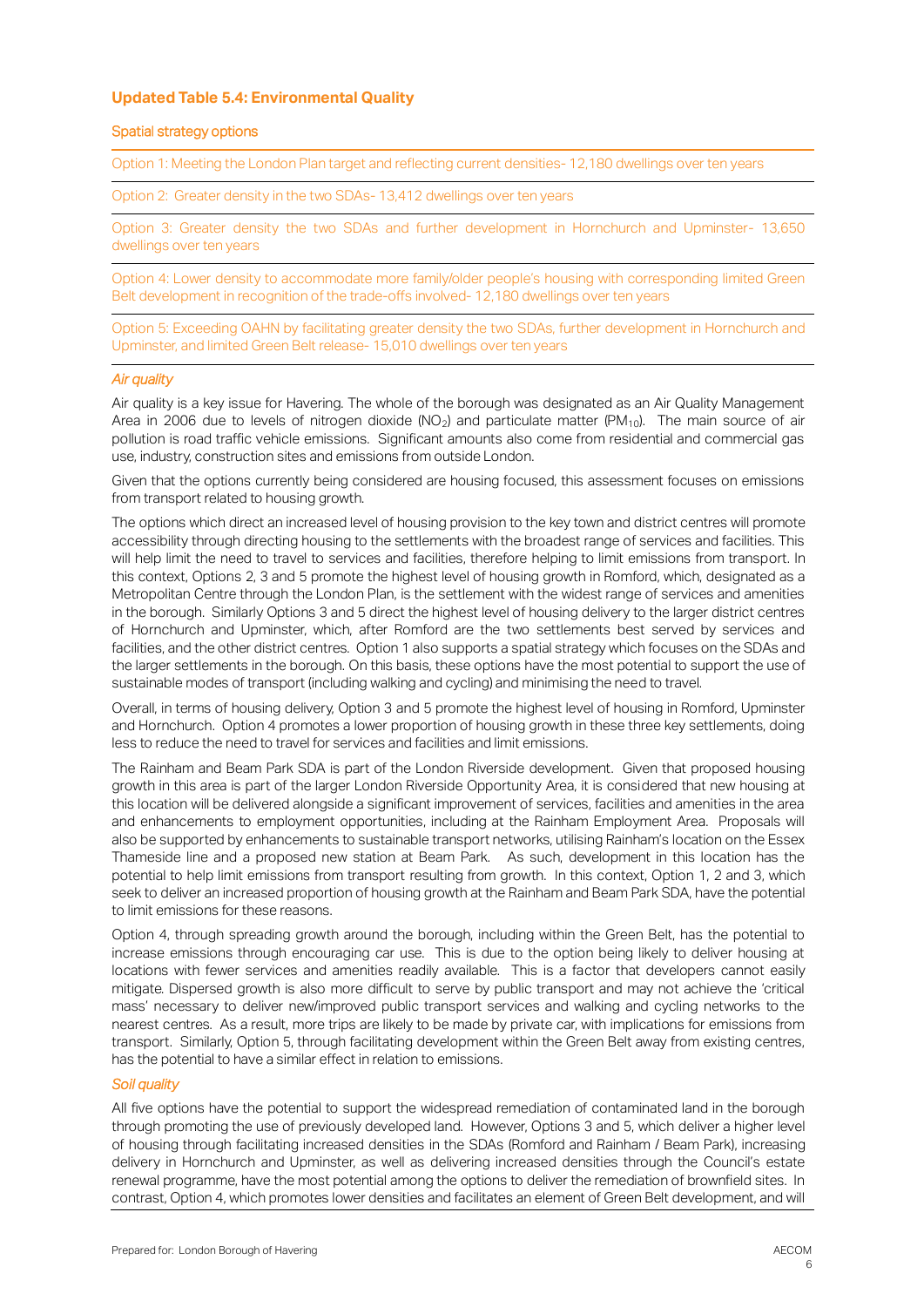do less to facilitate the remediation of areas of land contamination by reducing an impetus on previously developed land.

#### *Water quality*

Whilst the significance of the effects from each option on water quality largely depends on the location, scale and nature of development and the incorporation of mitigation measures (e.g. SuDS, it can be considered that a higher level of housing development within a settlement increases the likelihood (and potential magnitude) of negative effects on both surface water and groundwater resources. This is linked to increased levels of surface water runoff, increased suspended sediment loading and discharge of polluted runoff.

The chemical and biological water quality of watercourses in Havering has historically been poor, with particular issues relating to the water quality of the River Ingrebourne and the River Rom/Beam. The latest Water Framework Directive assessment identifies some improvements, with sections of Havering's waterways achieving moderate quality classification. Under the provisions of the Water Framework Directive, the Beam and Ingrebourne need to achieve good status by 2027.

In relation to the water quality of these watercourses, the River Rom and the River Beam have the potential to be affected by new development areas in Romford, Hornchurch, Rainham/Beam Park and Collier Row. In this respect, Options 3 and 5, followed by Option 2, have the most potential to lead to cumulative impacts on water quality in these two watercourses. The water quality of the River Ingrebourne has the potential to be affected by new development areas in Upminster, Harold Wood and Rainham. As such, Option 3 and 5 have the most potential to lead to cumulative impacts on water quality on the River Ingrebourne. It should be noted though that the development of previously developed land has the potential to support the remediation of contaminated land which may support longer term enhancements to water quality.

In relation to groundwater quality, part of Rainham and South Hornchurch are underlain by Zone 1 and 2 groundwater Source Protection Zones. In this respect, Options 1, 2, 3 and 5 have the most potential to lead to effects on groundwater quality through facilitating an increased level of housing development in these locations.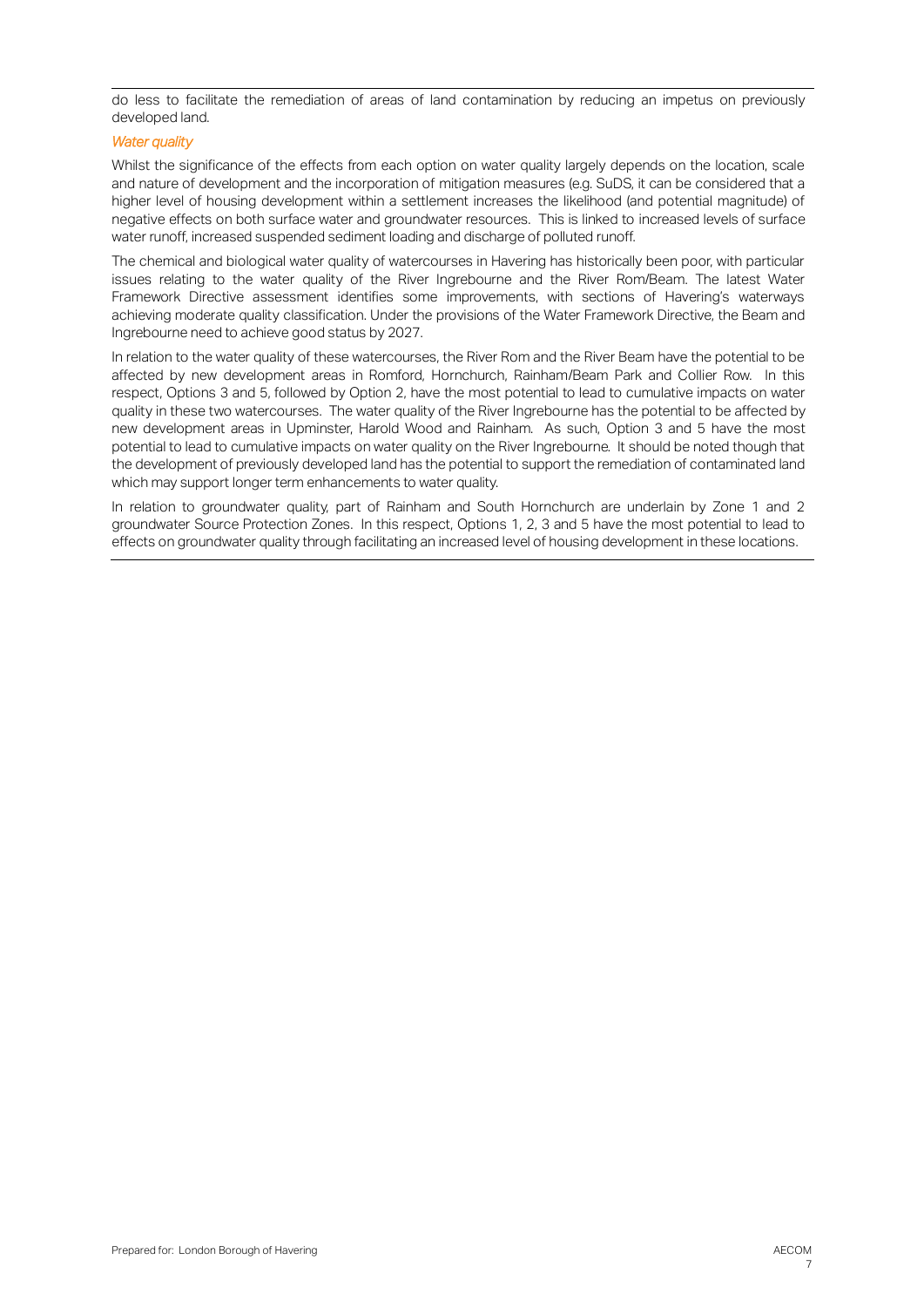#### **Updated Table 5.5: Historic Environment, Landscape and Townscape**

#### Spatial strategy options

Option 1: Meeting the London Plan target and reflecting current densities- 12,180 dwellings over ten years

Option 2: Greater density in the two SDAs- 13,412 dwellings over ten years

Option 3: Greater density the two SDAs and further development in Hornchurch and Upminster- 13,650 dwellings over ten years

Option 4: Lower density to accommodate more family/older people's housing with corresponding limited Green Belt development in recognition of the trade-offs involved- 12,180 dwellings over ten years

Option 5: Exceeding OAHN by facilitating greater density the two SDAs, further development in Hornchurch and Upminster, and limited Green Belt release- 15,010 dwellings over ten years

The Rainham and Beam Park SDA covers the part of Rainham town centre designated through the Rainham Conservation Area. In this context, Options 2, 3 and 5, and to a lesser extent Option 1, have the most potential among the options to have impacts on the fabric and setting of the conservation area through facilitating an increased level of housing delivery in its vicinity. Whilst development, if poorly designed, can have negative impacts on the setting and fabric of the historic environment, high quality and sensitive design and layout can bring positive effects. In this context, as part of the wider London Riverside Opportunity Area, there is significant potential for new development in the area to enhance the setting of the historic environment through public realm improvements, enhancements to green infrastructure provision and investment in features and areas of cultural heritage interest. As such, an increased level of housing delivery in this area has the potential to offer additional opportunities for enhancing the setting and fabric of features and areas of cultural heritage interest, including the Rainham Conservation Area, depending on design, layout, materials used and the provision of green infrastructure enhancements.

In relation to Romford, historic environment constraints are limited to the Romford Conservation Area (covering the Market Place, High Street, North Street and South Street in the town centre) and approximately twelve listed buildings. The Romford Housing Zone, which comprises part of the SDA and will be a focus of development in the area, covers three locations in Romford town centre. The smallest of these, located to the north of the High Street, is located adjacent to Romford Conservation Area. Whilst increased housing delivery at this location through Option 2, 3 and 5, and to a lesser extent Option 1, if poorly designed, could have negative impacts on the setting and fabric of the conservation area, high quality and sensitive design and layout could bring positive effects. As such, high quality design and layout could offer significant enhancements to the setting of the historic environment in this location. This is significant given Romford Conservation Area is deemed to be 'at risk' and in a 'very bad' condition by Historic England, resulting in the inclusion of the conservation area on Historic England's Heritage at Risk Register<sup>1</sup>. Similarly, one of the larger areas of the Housing Zone covers an area to the west of the town centre, a location with two listed buildings present, the Salem Chapel and Church of St Andrew, which are both Grade II listed. Given the current opportunities to enhance the poor public realm in this area, an increased focus on the Housing Zone through Options 2, 3 and 5 has significant opportunities to enhance the setting of these two key features of cultural heritage interest.

Parts of Upminster and Hornchurch are of historic environment interest. Two conservation areas cover various parts of Hornchurch town centre, namely the Langtons Conservation Area and the St Andrews Conservation Area (the nearby St Leonards Conservation Area and the RAF Hornchurch Conservation Areas are outside of the town centre) and a range of listed buildings are present in the town. In relation to Upminster, a number of listed buildings are present in the town and the town has a distinctive character. In this respect, Option 3 and 5, which direct an increased level of housing growth to Hornchurch and Upminster have increased potential to effect on these areas of historic environment interest within the towns. Given greater capacity for growth in Hornchurch when compared to Upminster, there is a greater likelihood of effects on the historic environment in Hornchurch than Upminster resulting from these options. However, as highlighted above, these effects need not be negative; an increased level of housing delivery has the potential to offer additional opportunities for enhancing the setting and fabric of features and areas of cultural heritage interest, depending on design, layout, materials used and the provision of green infrastructure enhancements.

In relation to Collier Row and Harold Hill, no statutory historic environment designations are present in these settlements. However, Option 3 and 5, which promotes an increased level of development across all of the district centres, have increased potential for effects on the historic environment or townscape character in these locations.

54% of Havering is covered by the Metropolitan Green Belt. Whilst the Green Belt is designated to prevent urban

ł

<sup>&</sup>lt;sup>1</sup> Historic England, Heritage at Risk Register 2017.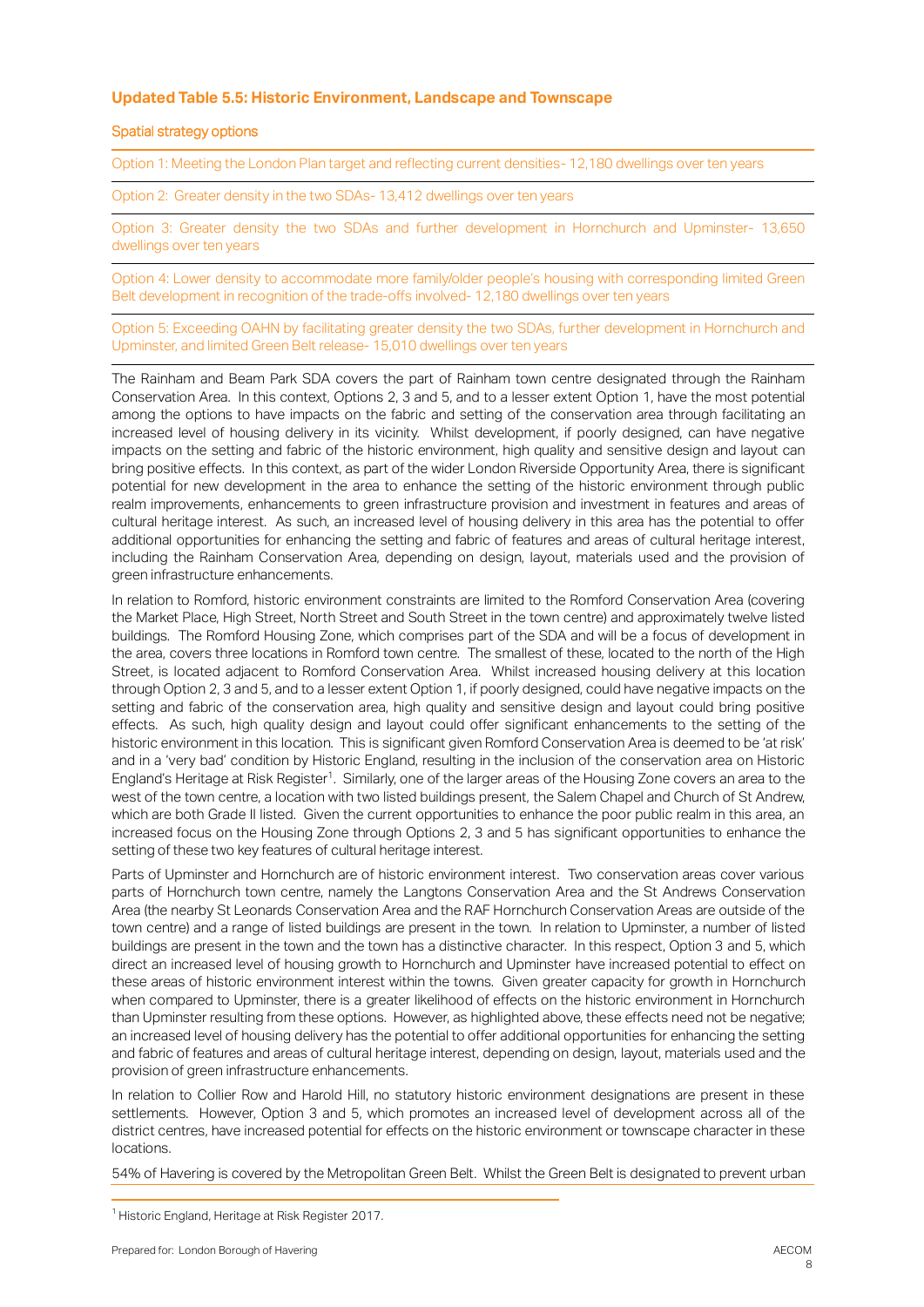growth into countryside, and as such not directly designated for landscape quality purposes, development within the Green Belt is nonetheless likely to have adverse impacts on landscape character and local distinctiveness through facilitating growth in the open countryside. This includes in locations such as Havering-atte-Bower, or Noak Hill, which have a rich historic environment resource. As such, Options 4 and 5, which facilitate a level of housing growth within the Green Belt, have more potential than Options 1-3 (which seek to focus development within the existing built-up areas of Havering) to lead to impacts on landscape character and local distinctiveness.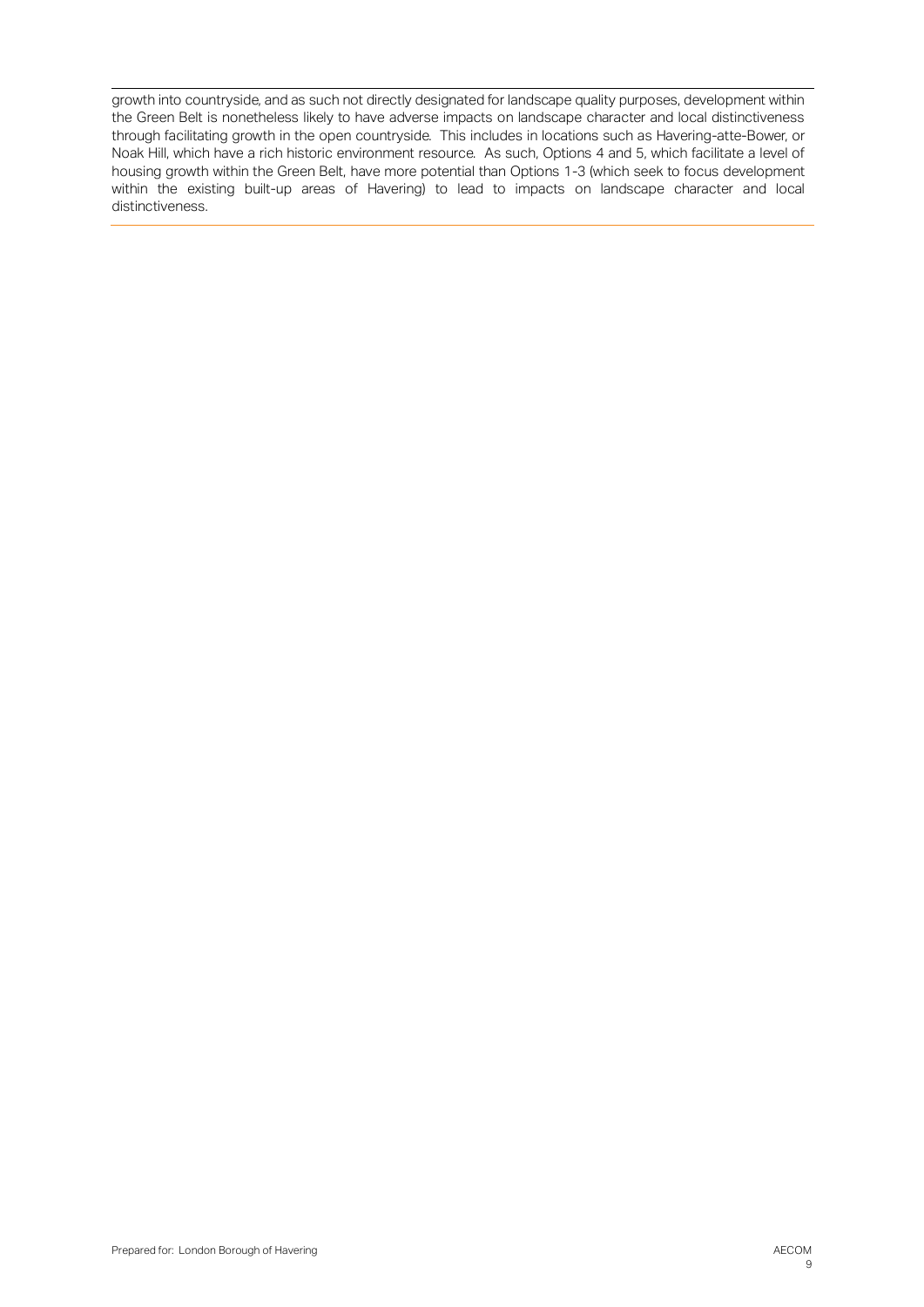#### **Updated Table 5.6: Population and Community**

#### Spatial strategy options

Option 1: Meeting the London Plan target and reflecting current densities- 12,180 dwellings over ten years

Option 2: Greater density in the two SDAs- 13,412 dwellings over ten years

Option 3: Greater density the two SDAs and further development in Hornchurch and Upminster- 13,650 dwellings over ten years

Option 4: Lower density to accommodate more family/older people's housing with corresponding limited Green Belt development in recognition of the trade-offs involved- 12,180 dwellings over ten years

Option 5: Exceeding OAHN by facilitating greater density the two SDAs, further development in Hornchurch and Upminster, and limited Green Belt release- 15,010 dwellings over ten years

In relation to housing delivery, of the five options Option 2, 3 and 5 will meet (and exceed) the established Objectively Assessment Housing Need for Havering. However all five options (including Option 1 and Option 4) deliver the Further Alterations to the London Plan target for the borough.

Overall, through delivering a larger number of dwellings, Options 5 and 3 have most potential to deliver a broader range of housing types and tenures in the borough. Option 4 however focuses on the key housing needs in the borough of family housing and older peoples housing. As such, the option will do more to deliver these types of housing.

Accessibility to services and facilities is a key influence on the quality of life of residents and community cohesion. In this regard, development in the larger centres (Romford, Hornchurch and Upminster) will enhance accessibility through directing housing to the settlements with the broadest range of services and facilities. This will support accessibility to the wider range of amenities located in these settlements. Locating more housing in closer proximity to the services and facilities available in the key centres of the borough will also likely support quality of life and wellbeing through promoting walking and cycling and active lifestyles.

In this context, Option 1, 2 and 3 promote the highest proportion of housing growth in Romford, which, designated as a Metropolitan Centre through the London Plan, is the settlement with the widest range of services and amenities in the borough. Options 3 and 5 promote the highest proportion of housing growth to the larger district centres of Hornchurch and Upminster, which, after Romford, are the two settlements best served by services and facilities in the borough, as well as the remaining district centres. On this basis, these options have the most potential to support accessibility to existing community facilities and promote more active lifestyles.

The Rainham and Beam Park SDA is part of the London Riverside development. Given that proposed housing growth in this area will take place as part of the larger London Riverside Opportunity Area, it is considered that new housing at this location will be delivered alongside a significant improvement of services, facilities and amenities in the area. Proposals will also be supported by enhancements to sustainable transport networks, utilising Rainham's location on the Essex Thameside line and a proposed new station at Beam Park, and significant green infrastructure enhancements. As such, development in this location has the potential to support the quality of life of residents by promoting accessibility to services and facilities, facilitating access to green infrastructure networks, and encouraging sustainable transport use. In this context, Options 1, 2 and 3 which seek to deliver an increased proportion of housing growth at the Rainham and Beam Park SDA, have the potential to promote these benefits.

Option 4, through spreading growth around the borough, including within the Green Belt, has an increased likelihood of delivering housing at locations with fewer services and amenities readily available. Dispersed growth is also more difficult to serve by public transport and may not achieve the 'critical mass' necessary to deliver new/improved public transport services and walking and cycling networks to the nearest centres. As a result, development is less likely to take place in accessible locations through Option 4. Option 5, through facilitating development within the Green Belt away from existing service centres, also partly has the potential to have a similar effect.

Whilst Havering has relatively low levels of overall deprivation, a number of pockets of deprivation are present in the borough, with areas of South Hornchurch and the Harold Hill area (Gooshays and Heaton wards) being within the 10% most deprived Lower Super Output Areas (LSOAs) nationally, and the wider areas of Harold Hill and Romford being in the 20% most deprived nationally (ONS 2010).

In this context, the provision of increased levels of development in South Hornchurch through the Rainham and Beam Park SDA via Options 2, 3 and 5 may help support the regeneration of the area, helping to promote a reduction of deprivation levels locally. Similarly, increased levels of housing delivery in Romford through the same options may support combating deprivation in more deprived areas of the town. This, however, depends on new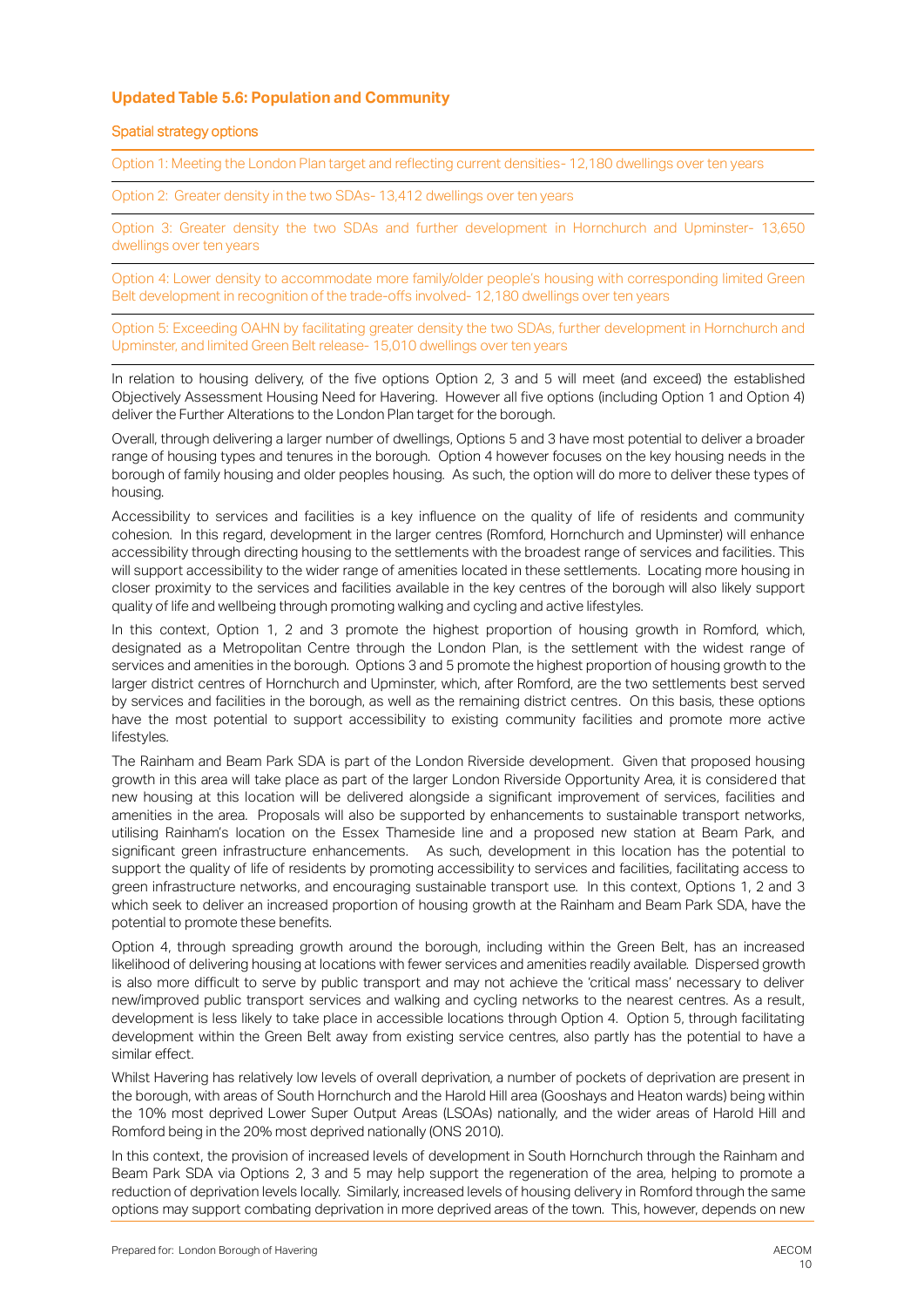development areas being well planned, supported by appropriate infrastructure and service provision, and being of appropriate design which supports a high quality public realm.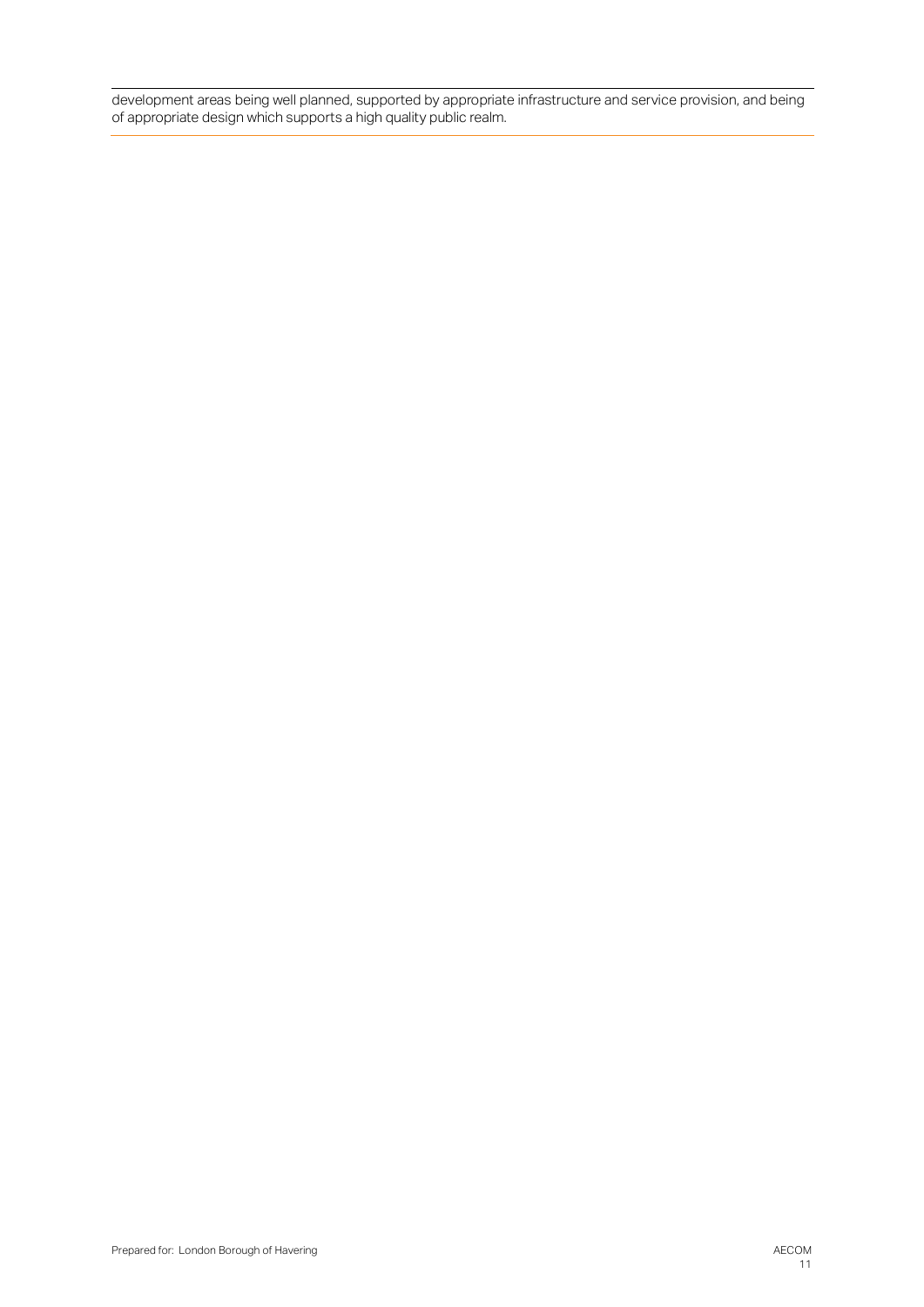#### **Updated Table 5.7: Health and Wellbeing**

#### Spatial strategy options

Option 1: Meeting the London Plan target and reflecting current densities- 12,180 dwellings over ten years

Option 2: Greater density in the two SDAs- 13,412 dwellings over ten years

Option 3: Greater density the two SDAs and further development in Hornchurch and Upminster- 13,650 dwellings over ten years

Option 4: Lower density to accommodate more family/older people's housing with corresponding limited Green Belt development in recognition of the trade-offs involved- 12,180 dwellings over ten years

Option 5: Exceeding OAHN by facilitating greater density the two SDAs, further development in Hornchurch and Upminster, and limited Green Belt release- 15,010 dwellings over ten years

The general health profile of Havering's residents has changed. In 2011, 81.6% of residents reported that they were in good health and 5.2% in bad health, compared to 69.7% in good health and 8.2% in bad health in 2001 (Census 2011). Accessibility to community services and health and recreational facilities are a key influence on health and wellbeing. In this respect, development in the larger centres (Romford, Hornchurch and Upminster) will enhance accessibility through directing housing to the settlements with the broadest range of services and facilities; this will support accessibility to the wider range of amenities located in these settlements, with benefits for the health and wellbeing of residents. In addition, the key centres in the borough have a wider range of health services, including primary health care services, and sports and recreational facilities, so better supporting residents' health and wellbeing. Furthermore, locating more housing in closer proximity to the facilities available in the key centres will also encourage healthier modes of travel including walking and cycling.

In this context, Option 1, 2 and 3 promote the highest proportion of housing growth in Romford, which, designated as a Metropolitan Centre through the London Plan, is the settlement with the widest range of services and amenities in the borough. Similarly, Options 3 and 5 promote the highest proportion of housing delivery to the larger district centres of Hornchurch and Upminster, which, after Romford are the two settlements best served by facilities. On this basis, this option has the most potential to support accessibility to community facilities (including health services and recreational amenities) and promote healthier modes of travel (including walking and cycling).

Overall, in terms of housing delivery, Options 2 and 3, followed by Options 1 and 5 promote a higher proportion of housing growth in Romford, Upminster and Hornchurch. Option 4 promotes a lower proportion of housing growth in these three key settlements, doing less to support accessibility to services and facilities and support active modes of travel.

The Rainham and Beam Park SDA is part of the London Riverside development. Given that proposed housing growth in this area is part of the larger London Riverside Opportunity Area, it is considered that new housing at this location will be delivered alongside a significant improvement of services, facilities and amenities in the area. Proposals will also be supported by enhancements to sustainable transport networks, utilising Rainham's location on the Essex Thameside line and a proposed new station at Beam Park, and significant green infrastructure enhancements. As such, development in this location has the potential to support health and wellbeing by promoting accessibility to services and facilities, facilitating access to green infrastructure networks, and encouraging active modes of travel. In this context, Options 2, 3 and 5 which seek to deliver an increased level of housing at the Rainham and Beam Park SDA, have the potential to support health and wellbeing for these reasons.

Option 4, through spreading growth around the borough, including within the Green Belt, has the potential to encourage car use. This is due to the option being likely to deliver housing at locations with fewer services and amenities readily available. This is a factor that developers cannot easily mitigate. Dispersed growth is also more difficult to serve by public transport and may not achieve the 'critical mass' necessary to deliver new/improved public transport services and walking and cycling networks to the nearest centres. As a result more trips are likely to be made by private car, with implications for health and wellbeing. Similarly, Option 5, through facilitating development within the Green Belt away from existing centres, has the potential to have a similar effect.

The delivery of higher levels of housing growth across the borough has the potential to lead to effects on health and wellbeing through increasing road safety issues and impacts on air and noise from increased traffic flows at certain locations. This may have impacts on the health and wellbeing of residents. In this context, Options 3 and Option 5 have increased potential to lead to increases in traffic flows through delivering a higher quantum of development in Havering. Effects however depend on the detailed location of new development areas and the integration of elements such as sustainable transport and green infrastructure provision.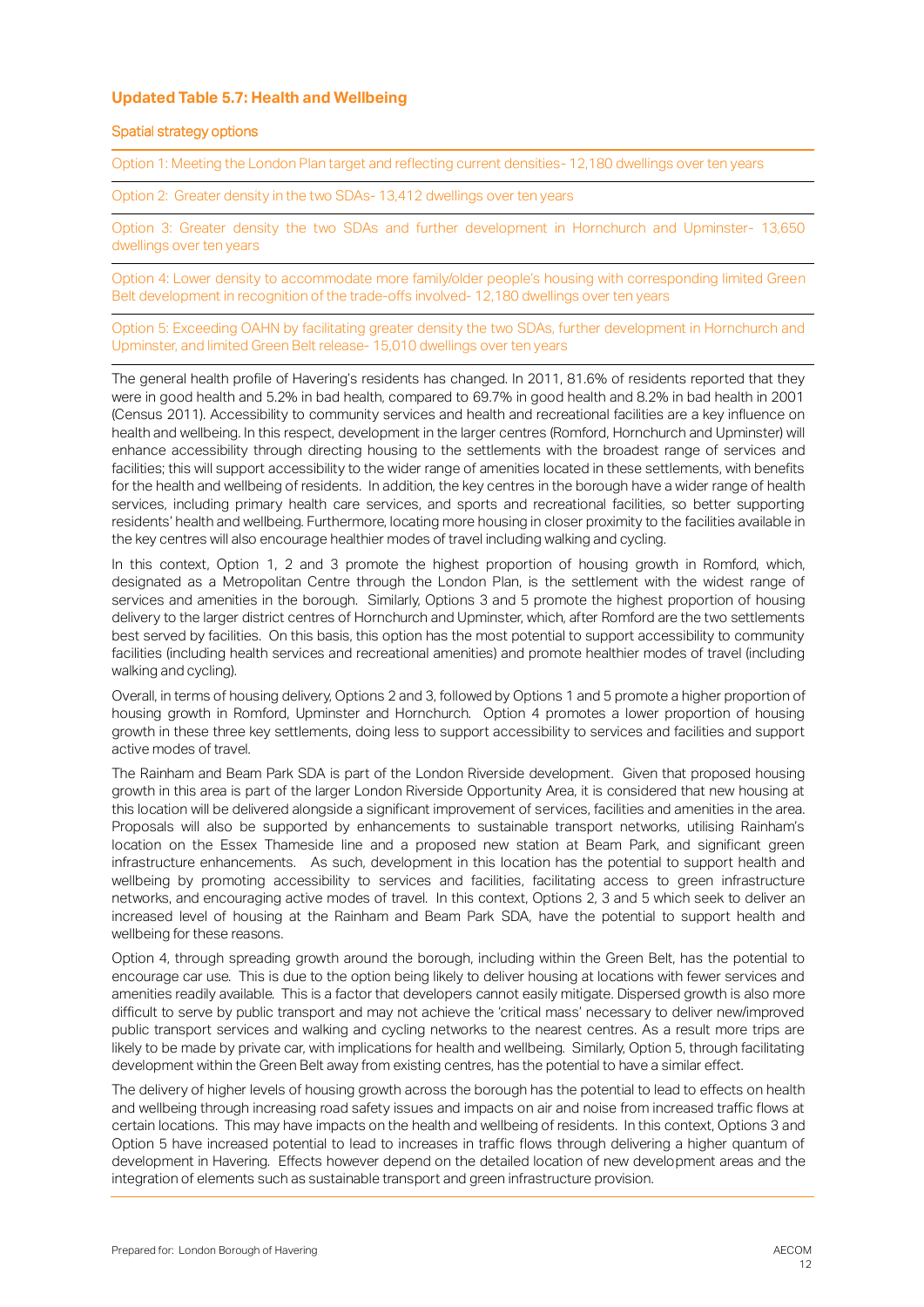#### **Updated Table 5.8: Transportation**

#### Spatial strategy options

Option 1: Meeting the London Plan target and reflecting current densities- 12,180 dwellings over ten years

Option 2: Greater density in the two SDAs- 13,412 dwellings over ten years

Option 3: Greater density the two SDAs and further development in Hornchurch and Upminster- 13,650 dwellings over ten years

Option 4: Lower density to accommodate more family/older people's housing with corresponding limited Green Belt development in recognition of the trade-offs involved- 12,180 dwellings over ten years

Option 5: Exceeding OAHN by facilitating greater density the two SDAs, further development in Hornchurch and Upminster, and limited Green Belt release- 15,010 dwellings over ten years

The options which direct an increased level of housing provision to the key town and district centres in Havering will promote accessibility through directing housing to the settlements with the broadest range of services and facilities. This will help limit the need to travel by car to amenities. Settlements will be developed which are accessible by foot or by bike providing residents with alternative options to travel other than the car.

Options 1, 2 and 3 promote the highest proportion of housing delivery in Romford, which, designated as a Metropolitan Centre through the London Plan, is the settlement with the widest range of services and amenities in the borough with a PTAL rating of 6a/b. Similarly Options 3 and 5 direct the highest proportion of housing growth to the larger district centres of Hornchurch and Upminster, which, after Romford are the two settlements in the borough best served by services and facilities. Apart from Romford, these district centres have the highest PTAL ratings within the borough (Hornchurch is serviced by the London Underground District Line, whilst Upminster is services by both the District Line and Essex Thameside line and both centres have reliable, frequent bus connections). Overall, in terms of housing delivery, Options 2 and 3 promote the highest proportion of housing in Romford, Upminster and Hornchurch, followed by Option 1 and 5. Option 4 promotes a significantly lower proportion of houses in these three locations, doing less to support sustainable transport use.

The Rainham and Beam Park SDA is part of the London Riverside development. Given the proposed housing growth in this area is part of the larger London Riverside Opportunity Area, it is considered that new housing will be delivered alongside a significant improvement of services, facilities and amenities in the area. Proposals will also be supported by enhancements to sustainable transport networks, utilising Rainham's location on the Essex Thameside line and a proposed new station at Beam Park due to be in operation in 2020 (Havering Council continues to lobby Network Rail and the Train Operating Company C2C for increased capacity on the Essex Thameside line to support growth in the Rainham and Beam Park area including longer trains and a higher frequency of services. Havering is currently developing proposals to radically change the A1306 New Road to support development of the Rainham and Beam Park Housing Zone and provide people with the options to travel more sustainably). As such, development in this location has the potential to support sustainable transport use. In the context of the above, Option 2 and 3, which seek to deliver an increased level of housing at the Rainham and Beam Park SDA, have increased potential to support these elements.

Option 4, through spreading growth around the borough is likely to be less sustainable than focusing development within the key settlements because the more suburban locations will have fewer services and amenities readily available and encourage more travel. This is a factor that developers cannot easily mitigate. Dispersed growth is also more difficult to serve by public transport and may not achieve the 'critical mass' necessary to deliver new/improved public transport services to the nearest centres. As a result more trips are likely to be made by private car. Similarly, Option 5, through facilitating development within the Green Belt away from existing centres where public transport provision is limited, is likely to result in a greater number of trips being made by car. In the context of the options considered, well located and coordinated development with nearby key amenities and community facilities reduces the need to travel. This provides opportunities for the development of sustainable movement corridors which utilises growth to support public transport and walking and cycling. As such, the options considered all have the potential to support development at existing and future public transport nodes, including Crossrail and the new station planned for Beam Park. The level of growth considered through the options also offer opportunities for contributing or realising the need for new infrastructure to accompany new development.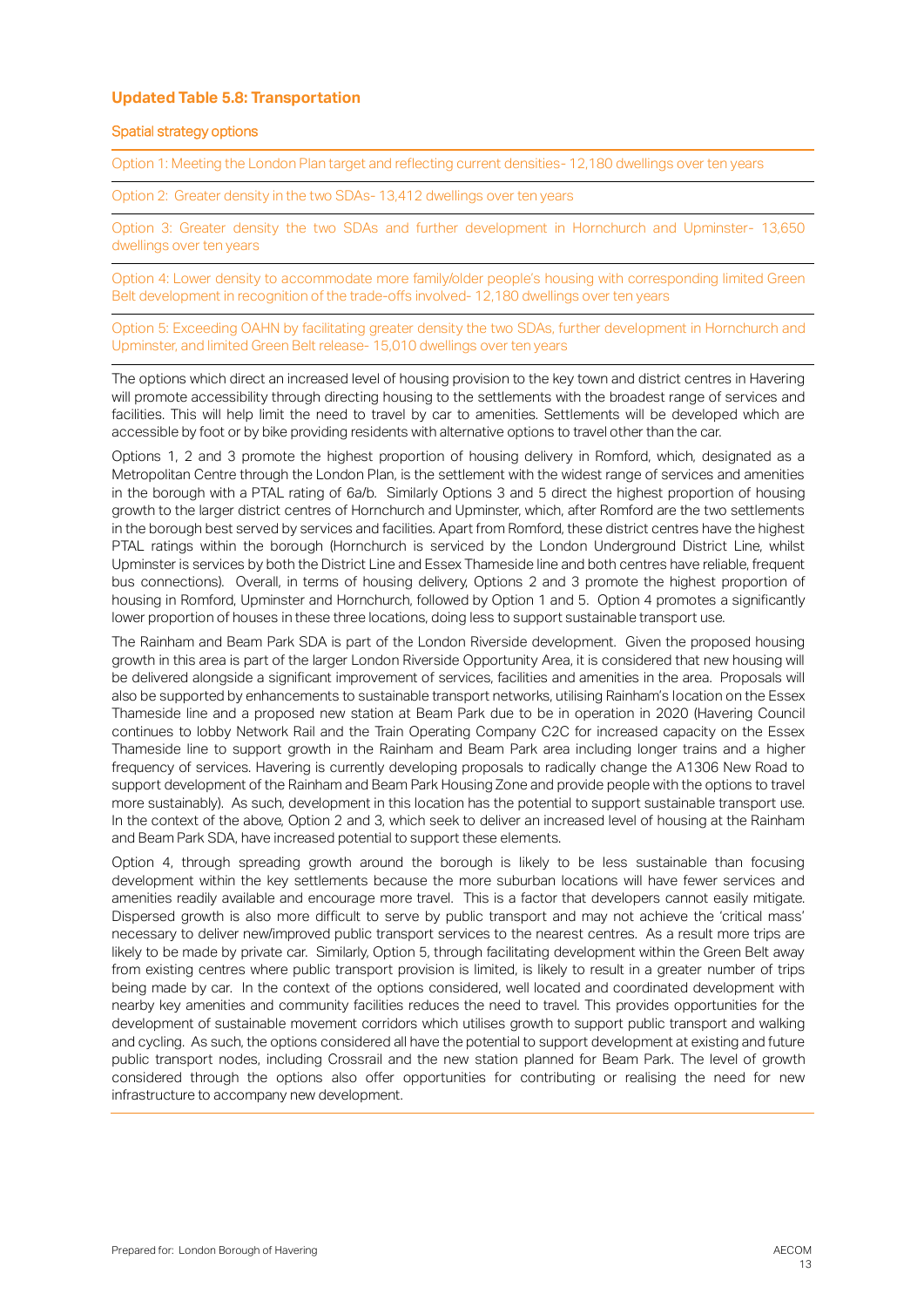#### **Updated Table 5.9: Economic Vitality, Employment and Skills**

#### Spatial strategy options

Option 1: Meeting the London Plan target and reflecting current densities- 12,180 dwellings over ten years

Option 2: Greater density in the two SDAs- 13,412 dwellings over ten years

Option 3: Greater density in the two SDAs and further development in Hornchurch and Upminster- 13,650 dwellings over ten years

Option 4: Lower density to accommodate more family/older people's housing with corresponding limited Green Belt development in recognition of the trade-offs involved- 12,180 dwellings over ten years

Option 5: Exceeding OAHN by facilitating greater density the two SDAs, further development in Hornchurch and Upminster, and limited Green Belt release- 15,010 dwellings over ten years

Overall, through delivering a larger number of dwellings in Havering, Options 3 and 5 have the potential to deliver increased levels of housing provision, with additional potential to support the economic vitality of the borough. All of the options are, however, likely to have a long-term positive effect on the economy through the delivery of housing, and if matched with housing provision, employment and associated improvements to services/facilities.

Options 2, 3 and 5 will do more to support the economic vitality of Romford through allocating a higher number of houses in the vicinity of the town. This will help rejuvenate the town centre and support Romford's status as a Metropolitan Centre. Options 3 and 5 will also do most to support the economic vitality of the key district centres of Hornchurch and Upminster through facilitating larger allocations in the towns. These options will also do more to support accessibility to employment and learning opportunities (including outside of the borough) through promoting development at locations with good access to key centres and transport nodes. It should also be noted that Option 1, whilst delivering fewer homes in Romford and the district centres than Option 5, will promote the delivery of a higher *proportion* of growth in Romford and the district centres. This will also support accessibility.

In contrast Option 4, which directs an increased proportion of development to the Green Belt, will do less to promote the economic vitality of existing centres in the borough.

Option 2, 3 and 5 through facilitating an increased level of housing delivery at the Rainham and Beam Park SDA will do more to support the overall economic regeneration of Rainham and South Hornchurch. Given that proposed housing growth in this area is part of the larger London Riverside Opportunity Area, it is considered that new housing at this location will be delivered alongside enhancements to employment opportunities, including at the Rainham Employment Area. Proposals will also be supported by enhancements to sustainable transport networks, utilising Rainham's location on the Essex Thameside line and a proposed new station at Beam Park. As such, additional housing growth in this location has the potential to support economic regeneration proposals for the immediate and wider area, with Options 2, 3 and 5 doing more to facilitate this.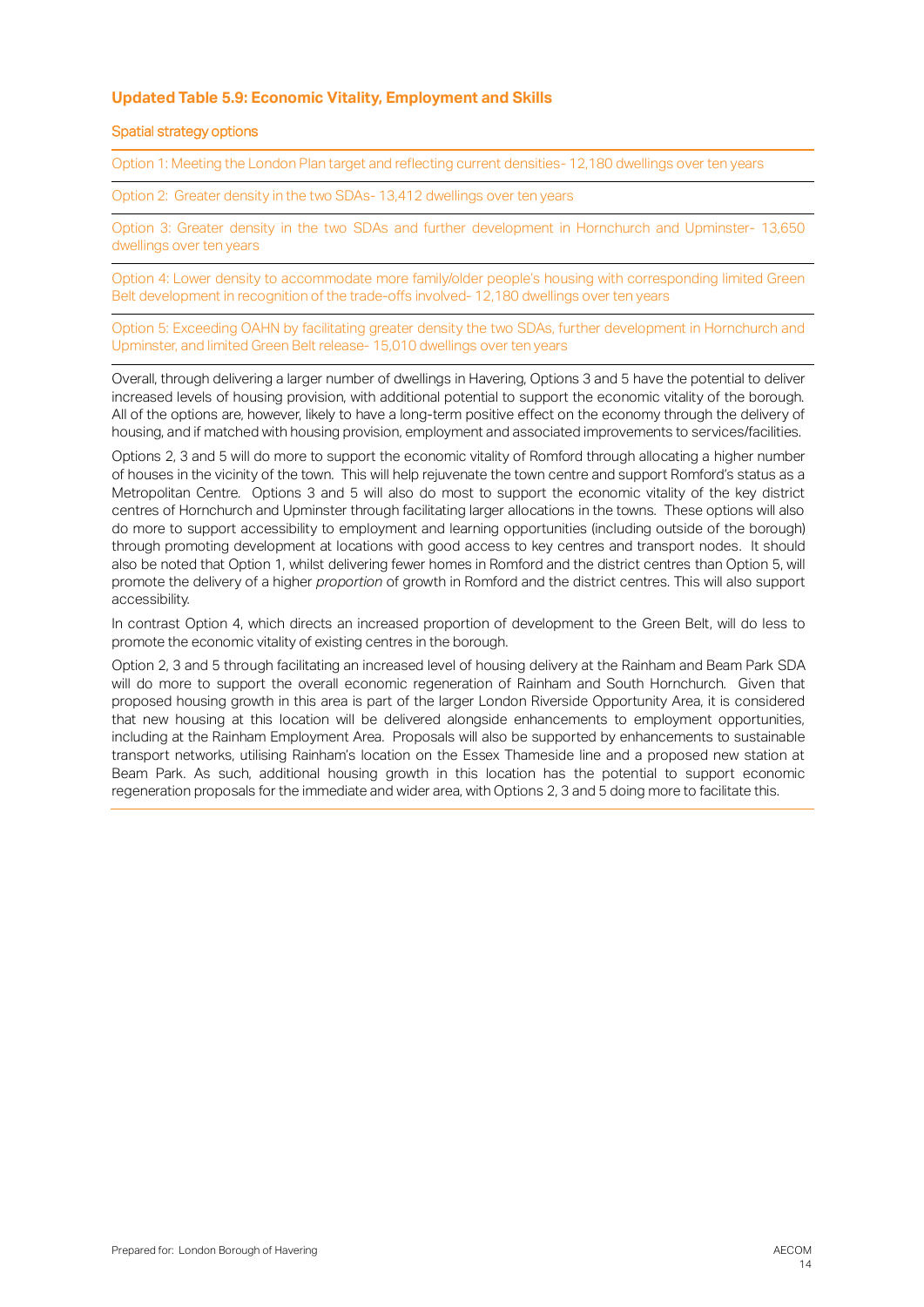## **3. Updates to the overview of the reasons for choosing the preferred spatial strategy for the Local Plan**

Clarifications and supplementary information have also been made with respect to Chapter 6 of the SA Report, which presents an overview of the Council's reasons for choosing the preferred spatial strategy for the Local Plan.

The text below therefore replaces the text previously presented in Chapter 6.

## **6. Overview of the reasons for choosing the preferred spatial strategy for the Local Plan**

The following overview sets out the London Borough of Havering's reasons for selecting the preferred spatial strategy approach for the Local Plan. This is in light of the various evidence base studies undertaken for the Local Plan, consultation responses received on the Local Plan to date and the findings of the SA process.

### The Local Plan's preferred spatial strategy

During the preparation of the Local Plan, the Council opted for a spatial strategy which most supports the intensification of its two Strategic Development Areas at Romford, and Rainham and Beam Park. Further growth will be accommodated from major regeneration of the Council's own housing estates, which will support an ambitious local authority home building programme. In recognition that the borough's district centres are important providers of retail, leisure and essential services, the spatial strategy seeks to maintain and enhance these centres and support the intensification of uses including residential development and business growth.

The spatial strategy also seeks to provide continued protection for Havering's extensive Green Belt land. This is in conformity with the London Plan (2016) that states that;

"*growth will be supported and managed across all parts of London to ensure it takes place within the current boundaries of Greater London without encroaching on the Green Belt, or on London's protected open Spaces*" (London Plan (2016) Policy 1 p34)

*"The Mayor strongly supports the current extent of London's Green Belt, its extension in appropriate circumstances and its protection from inappropriate development."* (London Plan (2016) Policy 7.6 p312)

The Council considers that this spatial strategy best meets the aim of delivering sustainable development in accessible locations by seeking to meet and exceed the London Plan housing target, whilst protecting the Green Belt and ensuring the character and amenity of the borough is maintained and enhanced for future generations to enjoy. As set out in paragraph 5.1.3 of the Local Plan (*reference: LBHLP1.2*):

"*The Council has developed its strategy to deliver 'good growth' in the right locations across Havering having regard to the potential of the individual areas identified for that growth and the importance of making sure it has a good fit with and integrates well with its surroundings. This growth will be dependent upon and facilitated by significant public transport investment and improvements. In line with national and Mayoral planning policy, development is to be directed to the most accessible and well connected areas in the borough where there are existing concentrations of supporting social and community infrastructure or where this can be delivered alongside, and supported by, new developments*."

Given the requirement of the NPPF to meet sustainable development needs so far as is consistent with the policies of that Framework, the Council has developed the most appropriate spatial strategy to respond to this. The spatial strategy and Local Plan Policies 1 and 2 for Romford and Rainham and Beam Park address this requirement for sustainable development by proposing the two Strategic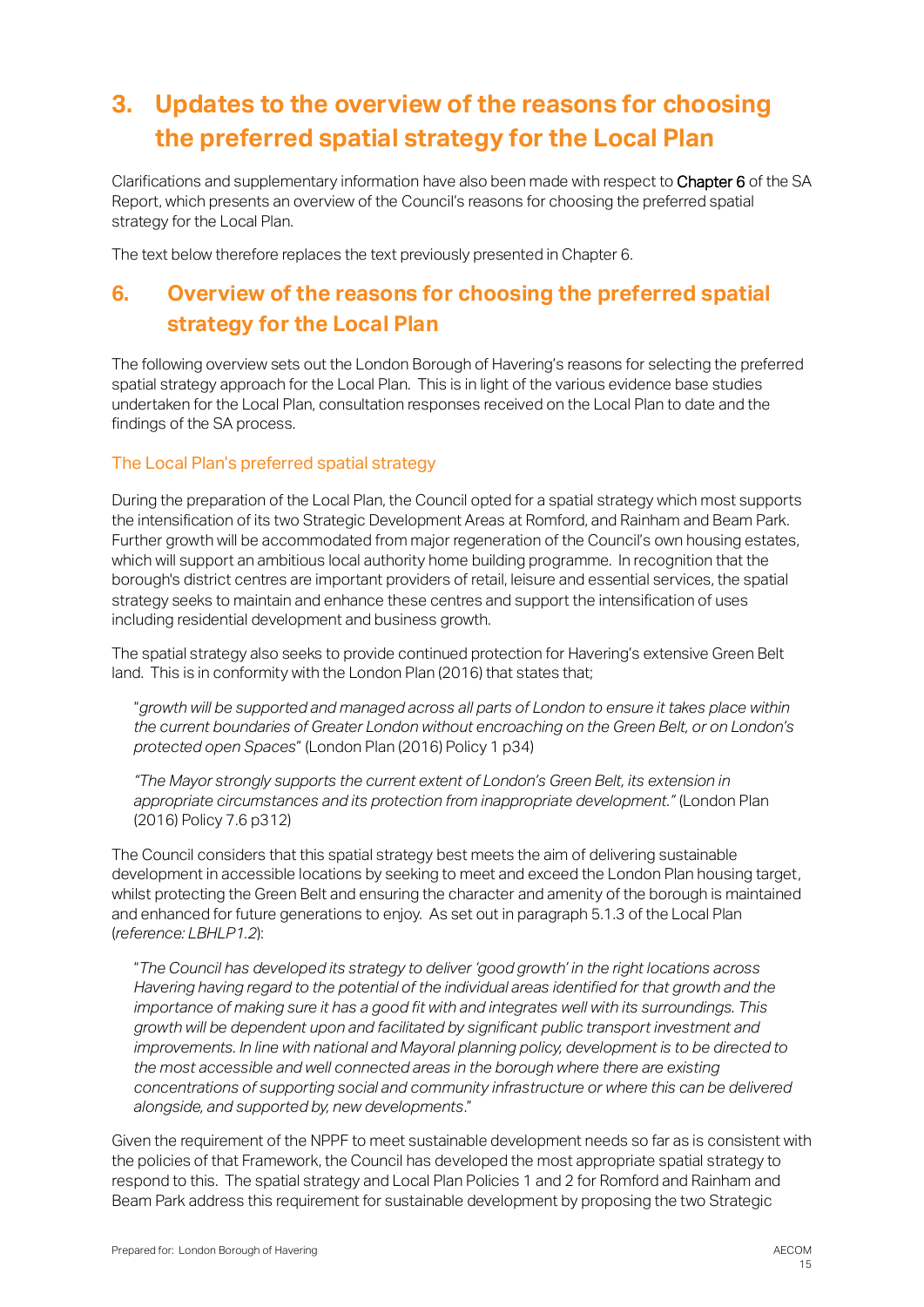Development Areas and appropriate development in other town centres outside of these locations. It reflects the strategic context provided by the NPPF and the London Plan, with which the Local Plan has to be in 'general conformity'. It therefore aims to translate the policy approaches applicable to Havering into planning policies that are both relevant and necessary.

This approach was supported by the consultation response received through the Regulation 19 consultation from the Mayor of London, which highlighted:

"*The Mayor welcomes the draft plan's positive approach to growth, including housing supply. The spatial strategy rightly identifies Romford and Rainham and Beam Park as areas in which to concentrate growth as these areas is receiving significant investment in transport and have been identified as Housing Zones, which will further support the delivery of homes in these areas*." (*reference: LPREG19-414*)

The following outline provides an overview of the key elements which influenced the choice of the preferred spatial strategy for the Local Plan.

### Opportunity Areas

The Romford Development Framework (2015) (*reference: LBHLP.53*) identified the potential for development in Romford;

"*Romford Town Centre has huge potential for economic growth. By utilising property demand and value growth driven by the arrival of Crossrail, it can deliver thousands of new homes and jobs*."(p5)

The Rainham Beam Park Planning Framework (2016) (*reference: LBHLP.54*) identified the potential in Rainham and Beam Park;

"*In June 2015, following a successful bidding process, Rainham and Beam Park was identified as one of the GLA's new 'Housing Zones'. This will bring tens of millions of pounds in investment funding towards the social and physical infrastructure necessary to support new homes in the area and will help to overcome some of the challenges of delivering development within the Rainham and Beam Park area*" (p13)

Whilst Rainham and Beam Park is already identified within the London Riverside Opportunity Area, Romford is now also identified as an Opportunity Area in the draft London Plan.

London's Opportunity Areas are recognised in the London Plan as the capital's major reservoirs of brownfield land with significant capacity to accommodate new housing, commercial and other development linked to existing or potential improvements to public transport accessibility. The London Plan says that typically they can accommodate at least 5,000 jobs or 2,500 new homes or a combination of the two, along with other supporting facilities and infrastructure.

Romford is also identified in the London Plan as a Metropolitan Town Centre. The Mayor of London had already recognised Romford as a potential area for growth and, in early 2016, Romford was granted Housing Zone Status which will provide significant investment in order to accelerate the delivery of new homes. There are a number of opportunity sites within the Romford Strategic Development Area which can accommodate significant housing growth.

Policy 2.15 of the London Plan (2016) outlines that town centres are designated as areas of commercial intensification and residential development. As such, development proposals in town centres should "*sustain and enhance the viability and vitality of town centres*", accommodate economic and/ or housing growth, support and enhance the competitiveness, quality and diversity of town centre retail, leisure, arts, cultural and other consumer services and public services. This is also supported by the Havering Retail and Commercial Leisure Assessment (2015) (*reference: LBHLP.21*) and update (2018) (*LBHLP.21.4*), the Employment Land Review (2015) (*reference: LBHLP.20*), and Addendum (2018) (*reference: LBHLP.20.1*) which highlights these locations also offer a range of investment opportunities with substantial capacity to accommodate new homes, jobs and infrastructure.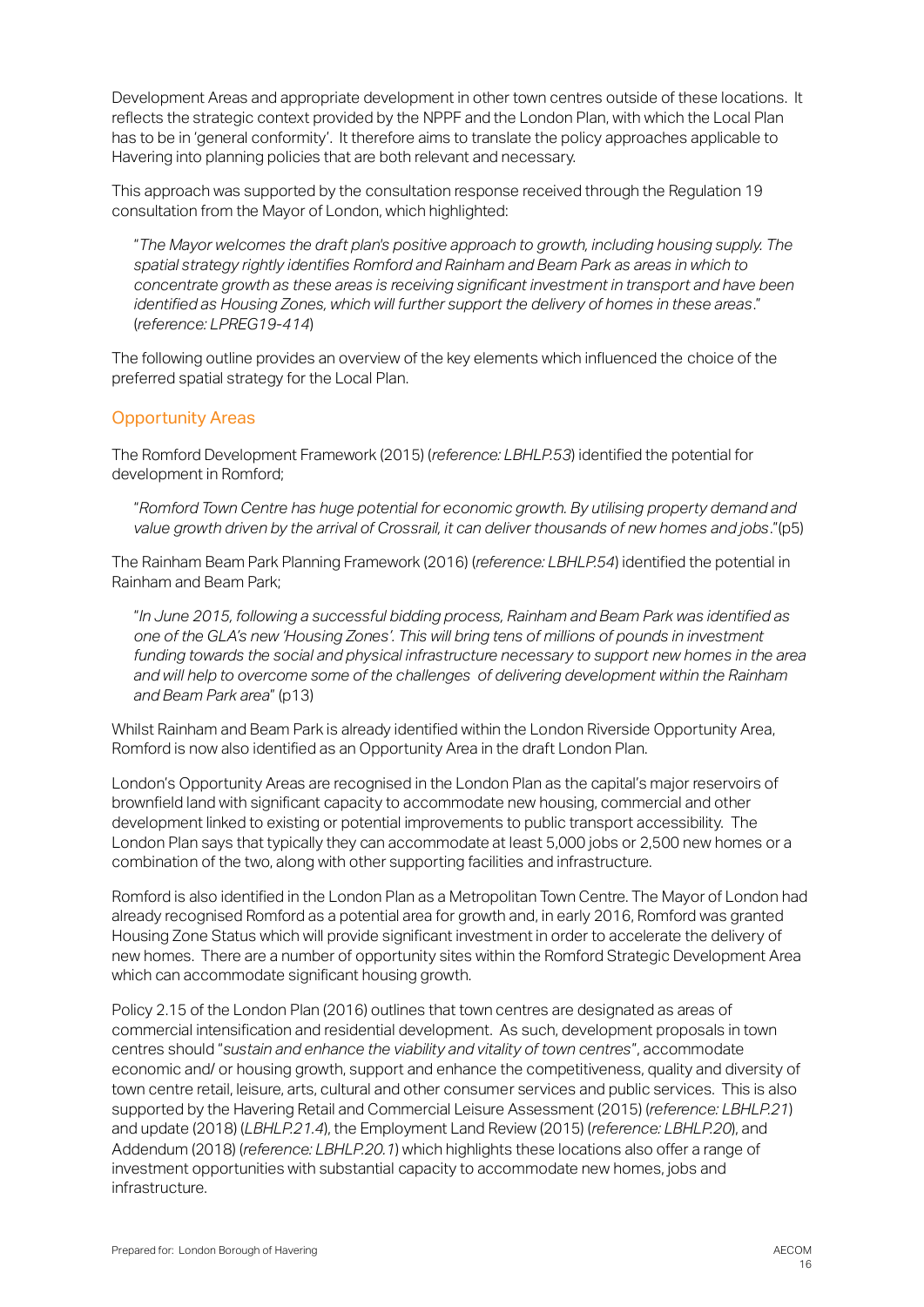### Strategic Development Areas, Housing Zones and housing estate regeneration

The Strategic Housing Land Availability Assessment (2017) (*reference: LBHLP.17*) highlighted that Romford and London Riverside (which Rainham and Beam Park forms part of) are areas with large site capacity (p76). The Housing Position Statement (2018) (*reference: LBHLP.15*) also identified both Romford and Rainham and Beam Park as key areas for growth within Havering and profiles the expected number of housing units to be delivered. As highlighted by the Housing Position Statement:

"*There are a number of opportunity sites within the Romford Strategic Development Area which can accommodate housing growth. There is an increased demand for homes in east London, and with areas closer to central London becoming unaffordable to many, both demand and house values will grow, especially with the arrival of Crossrail…*

*Rainham and Beam Park Strategic Development Area is a major growth and regeneration area and provide the opportunity to establish an exciting new residential neighbourhood linked to the delivery of a new railway station on the existing Essex Thameside line at Beam Park*."

(Housing Position Statement (2018) (*reference: LBHLP.15, p9*)

The building of a significant number of new homes in the two Strategic Development Areas will be supported by means of a range of planning and financial measures through the Mayor of London's Housing Zone Programme. Designation of the two Housing Zones has been a significant influence on the patterns and forms of development that the Local Plan will seek to deliver.

Havering is one of only a few London boroughs with two Housing Zones and the Council considers that this will be an important element in its ability to deliver the new homes that the borough needs over the plan period because it provides a high degree of certainty that the new homes will come forward.

"*The building of homes in these areas is supported by a range of planning and financial measures. HZ programmes are funded by a combination of local authority funding, Greater London Authority (GLA) direct and recoverable grant, and external funding. HZ finance will be used predominately to deliver physical infrastructure in advance or in parallel to developments, which will significantly increase viability and hence improve Community Infrastructure Levy/section 106 contribution potential. In the Local Plan, each Housing Zone forms the focus for a Strategic Development Area (SDA).*" (Havering Infrastructure Delivery Plan (2018) *reference: LBHLP.31pii*)

The quantum and location of growth will also be partly accommodated as a result of the Council's commitment to major regeneration of its own housing estates. The Council is planning to build a significant number of new homes in one of the most ambitious local authority home building programmes in the country. The initial programme focuses on 12 sites across the borough (including sites close to Romford and Rainham) and is expected to deliver over 2,000 additional homes.

Havering is committed to securing and promoting 'good growth' and it would not limit other sites coming forward that are not included in the Strategic Development areas if they provide the opportunity to deliver this. The Council takes a proactive approach to working with developers and landowners to support them at a very early stage of pre-application development discussions to ensure that suitable sustainable proposals are submitted.

### Infrastructure

The strategy recognises the importance of communities being properly served by timely and effective provision of infrastructure. It seeks to ensure that all new development including, especially, new housing is properly supported by the provision of necessary infrastructure including public utilities and social and community facilities. This includes the school places and health care facilities necessary for the quantum of proposed new development and is reflected in the Strategic Development Area policies explicitly highlighting the infrastructure that will be necessary to support change and growth in these areas. Specific policies in the Local Plan deal with education, social and community facilities and identify where these will be necessary over the period of the Local Plan.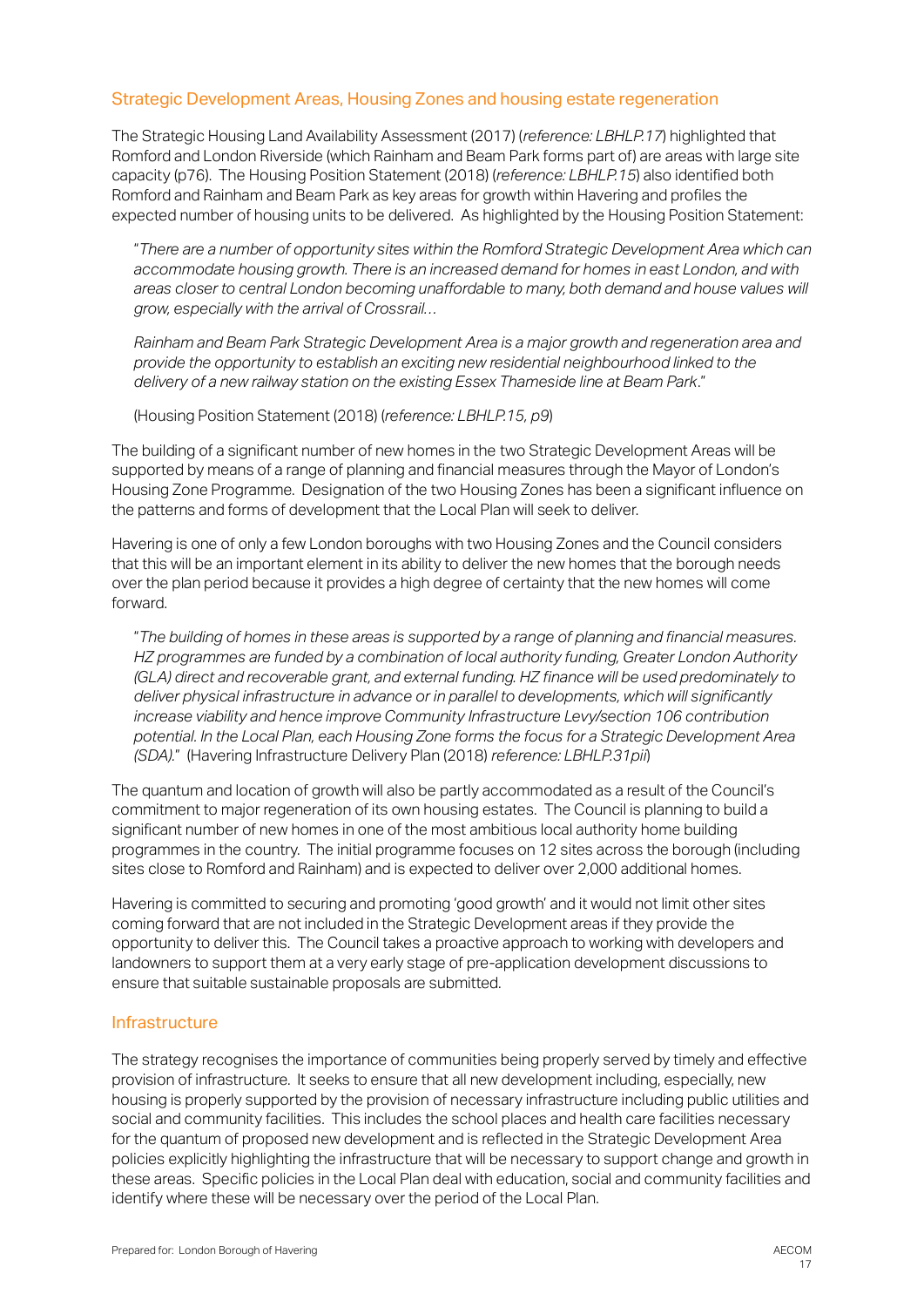The Council's approach has been shaped by information in the Infrastructure Evidence Base Report prepared in 2015 to support the emerging Havering Community Infrastructure Levy. The Infrastructure Evidence Base Report subsequently formed the basis of the Infrastructure Delivery Plan that is a key part of the evidence base of the Local Plan. The approach in the Local Plan also has regard to the Council's Local Implementation Plan strategy and annual submissions from which transport themed programmes and projects are derived.

The Infrastructure Evidence Base Report considered a wide range of infrastructure types. It examined the adequacy of existing provision and provided an assessment of future needs based on factors such as expected population growth and the delivery of other plans and strategies of the Council. The report recognised that in many instances there was already a commitment to new infrastructure being provided in particular locations such as Romford and Rainham and Beam Park by reason of the accessibility of these areas and that they were already identified as growth areas through plans and strategies of the Mayor of London and the Council.

### Accessibility and transport

The proposed spatial strategy supports the development of housing in the most accessible locations in the borough with excellent transport links, especially to areas outside of Havering.

Accessibility will further improve with the introduction of rail services on the Crossrail / Elizabeth line and the delivery of the new Beam Park station on the existing Thameside line at Rainham. Major public realm improvements to aid accessibility to and from Romford and aid traffic flow along the Ring Road are also planned as part of the Mayor's 'Liveable Neighbourhoods' funding, and through the A1306 Beam Parkway scheme in Rainham.

## Green Belt

In the course of preparing the Local Plan, the Council commissioned two Green Belt studies. The Green Belt Study (2016) (*reference: LBHLP.26*) which found that all of the Green Belt in Havering has value when considered against the purposes of the Green Belt. The Sites Green Belt Assessment (2018) (*reference: LBHLP.27-27.2.2*) assessed 84 sites that were submitted to the Council for potential release from the Green Belt through the Local Plan process. The assessment considered implications for the Green Belt if these sites were released and considered their sustainability.

In light of these studies, the Council is confident that sufficient land supply to meet its development needs (including housing) has been found outside the Green Belt.

## Environmental considerations

The Council considers the preferred spatial strategy provides an appropriate balance between delivering growth and protecting and enhancing the quality of the borough's environment.

In terms of the historic environment and landscape/townscape character, the Council considers that the level of growth proposed in the preferred spatial strategy optimally balances the need to create opportunities for enhancing the fabric and setting of heritage assets and townscape character, while not proposing a level of growth which would lead to wider scale impacts on the historic environment and townscape/landscape quality. This includes through seeking to protect the Green Belt.

In terms of biodiversity assets, the facilitation of increased densities in the two Strategic Development Areas and some district centres, and the intensification of uses enabled by the estate renewal programme facilitated through the preferred spatial strategy will reduce the need for new development areas in other parts of the borough. This includes in parts of the Green Belt with biodiversity value. The Council also considers that the preferred spatial strategy offers significant opportunities to enhance ecological networks in urban parts of borough, including through the rejuvenation of key corridors, including river corridors, and improved green infrastructure networks.

Through focusing development on the more accessible locations in the borough by public transport and walking and cycling networks, the Council considers that the preferred spatial strategy will